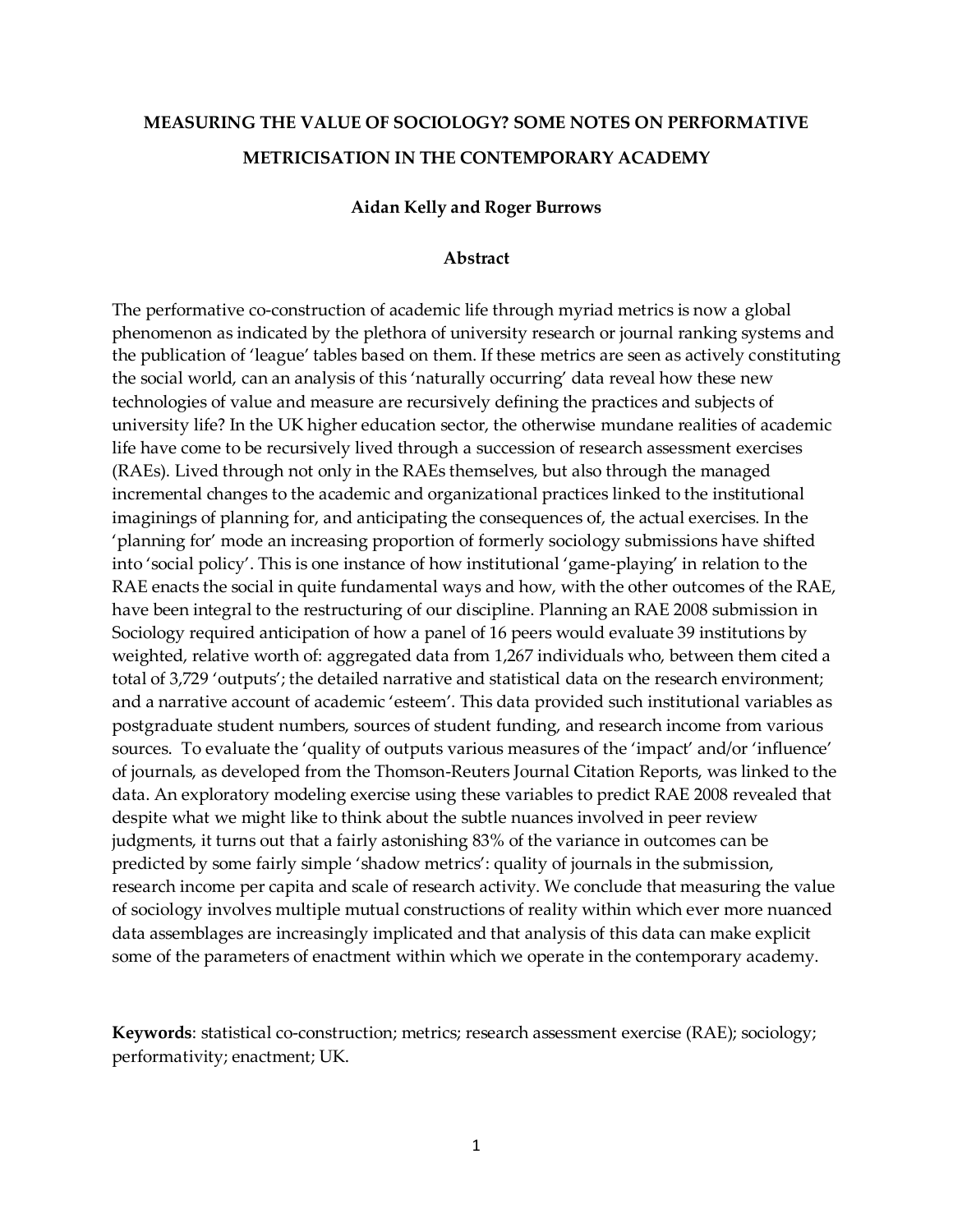#### **Introduction**

Academic life, like so many other spheres of what we used to think of as the 'public sector', has become increasingly metricised (Hammer, 2011). The various technologies of the audit culture have reached ever deeper into the everyday fabric of university life (Strathern, 2000). In the UK, for example, the life-world of the university is increasingly enacted through complex data assemblages drawing upon all manner of emissions emanating from routine academic practices such as recruiting students, teaching, marking, giving feedback, applying for research funding, publishing and citing the work of others (De Angelis and Harvie, 2009). Some of these emissions are digital by-products of routine transactions (such as journal citations), others have to be collected by means of surveys or other formal data collection techniques (such as the National Student Survey (NSS)<sup>1</sup> ) and others still require the formation of a whole expensive bureaucratic edifice designed to assess the quality of administrative, teaching and research work (such as, the focus of this paper, research assessment exercises). The performative mutual or co-construction (Saetnan *et al*., 2011) of academic life through myriad metrics – such as the NSS, the Transparent Approach to Costing (TRAC)<sup>2</sup> data, data on average UCAS entry tariffs,<sup>3</sup> PhD completion rates, research income per capita, individual and group h-indices (Woeginger, 2008), journal impact factors, Quality Assurance Agency (QAA) subject and institutional reviews and so on – is ubiquitous. Increasingly, of course, such data is also being formally aggregated into any number of commercially driven ranking and 'league' table systems, such as those developed by various national newspapers and, now, at a global level, by Times Higher Education (THE).<sup>4</sup> Adopting a view of such data assemblages as not simply imprints or products of the social world, but as actively constituting that world, leads us to focus on the work that new technologies of value and measure do in constituting the university and recursively defining its practices and subjects. This, of course, is not just of analytic interest, as the post-Browne<sup>5</sup> reforms of British higher education begin to take hold these various metrics will become instantiated in the 'prices' we are able to charge for our courses.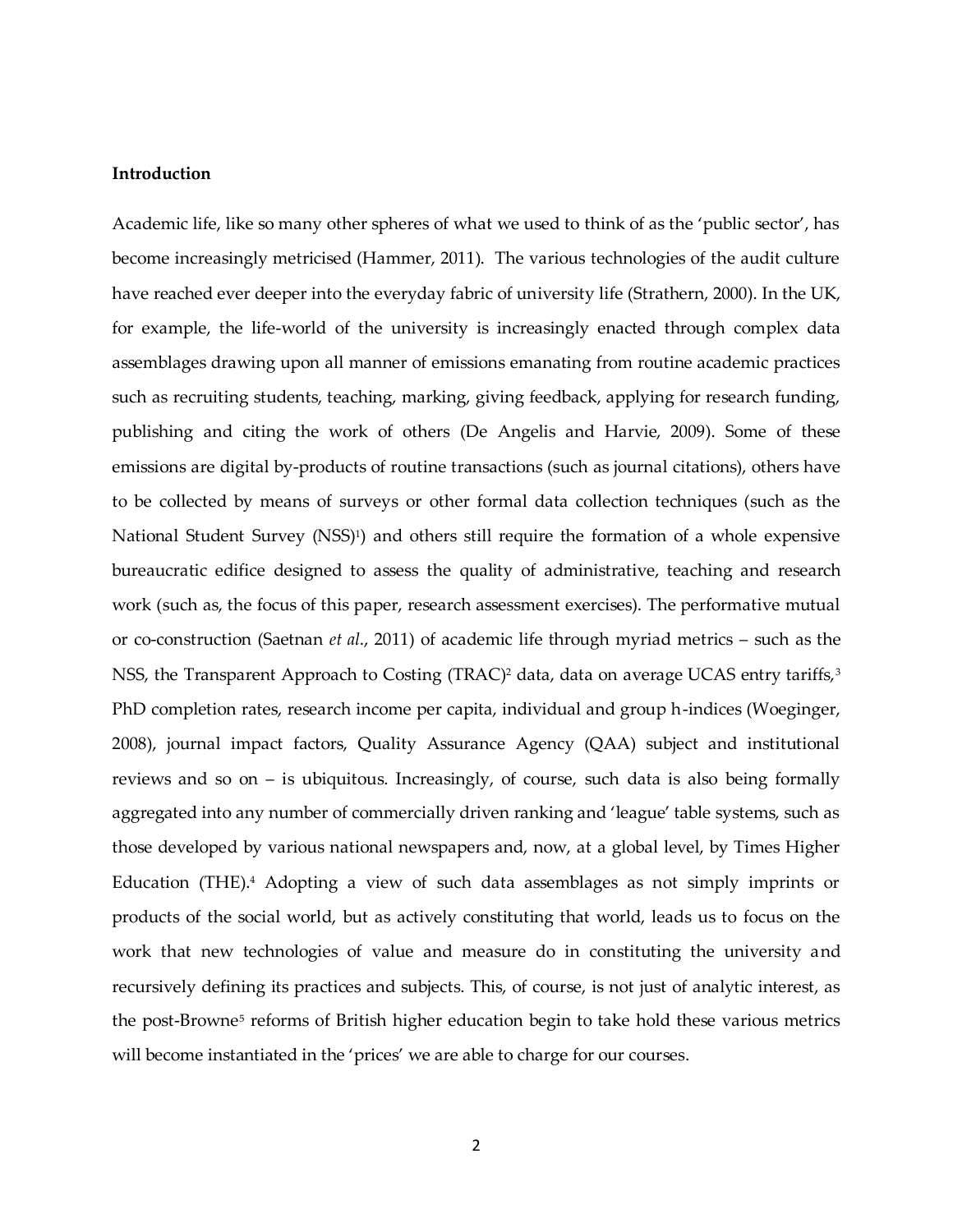Our focus in this paper is on what has hitherto been one of the most important metrics -the various attempts that have been made to measure the value of the research that academics undertake in the UK in order to inform state funding allocation decisions.<sup>6</sup> The paper begins by briefly reviewing the various iterations of measuring the 'quality' of research that have been tried over the last few decades. It then takes a detailed descriptive case study of the manner in which our own discipline - sociology – has been evaluated, with a particular focus on the most recent exercise, the results of which were reported in 2008. This may appear to be a rather dull if worthy - exercise, likely to be of little interest to an international readership and/or colleagues with a primary interest in more conceptual debates about measure and value in contemporary sociological analysis. We hope to demonstrate otherwise for three reasons - although readers unfamiliar and/or intolerant of quantitative styles of work may need to bear with us a little.

First, the institutional arrangements we are about to describe for making judgments about the quality of research are fast becoming internationalized, and many colleagues outside of the UK are already subject to or are about to become subject to very similar regimes of research assessment. Similar schemes have been operationalised in Australia<sup>7</sup> , Hong Kong and New Zealand, for example. But, as already noted, even in those countries where state-sponsored measurement of research quality is not yet being used to determine the allocation of resources – such as the USA - the ongoing metrification of research performance to determine the supposed global standing of particular institutions and subjects within them by commercial providers of data, means that there is no escape from this particular manifestation of the relationship between measure and value (Hicks, 2009).

Second, the theoretical and methodological anxieties which currently permeate the social sciences – and perhaps sociology in particular (Savage and Burrows, 2007) – are thoroughly enmeshed with the processes we describe. The enactment of value and relative worth in academic work by formal processes of academic judgment, measurement and algorithmic resource allocation has become fundamental to survival. Both authors are old enough to remember a time when the quality of what one wrote was still a matter of the inherent characteristics of the piece rather than largely a function of where it was published, who funded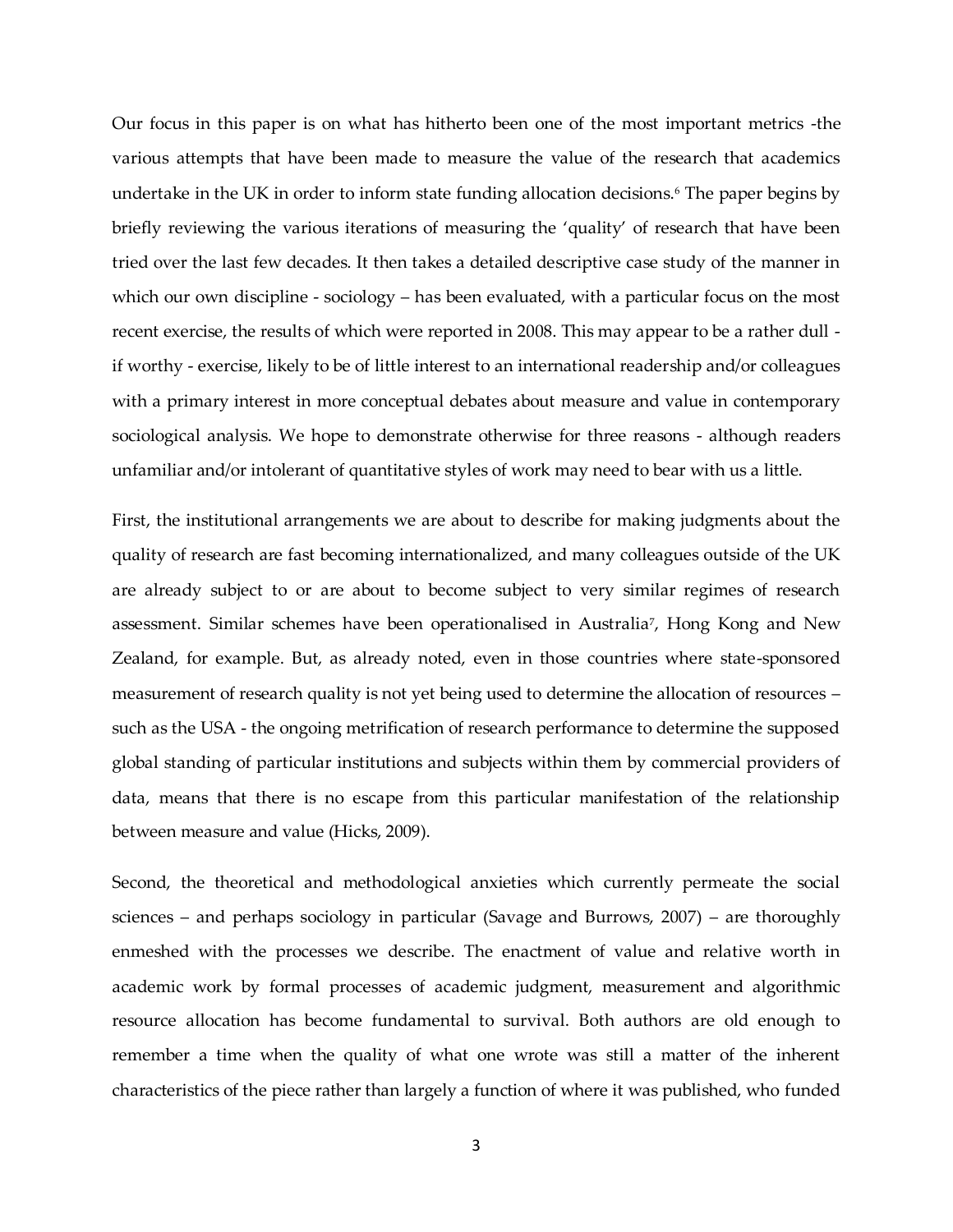it and how many times it was cited. As we shall show below, although we sometimes comfort ourselves that such inherent (almost aesthetic) judgments of the value of our work ('outputs') made by our 'peers' still provides the basis for our position in the academic 'league table', in actuality, these judgments almost perfectly mirror a set of quite basic underlying statistical drivers of 'quality'. As we all quietly make decisions about what to write about, how to write it, where to send it for publication and the rest – sometimes as directed by our institutions, but more often than not under our own volition – many of us profoundly intuit that the metrics we are orientating towards are producing disciplinary knowledge that could, and perhaps should, be other than that which we end up with.<sup>8</sup>

Third, much of what we are about to describe – and, indeed, some of the methods we employ to do it – impinge more directly than one might initially suspect on many of the broader debates with which this monograph is concerned. We are perhaps a little more circumspect than are some of the other contributors here to the idea that conventional hegemonic methods of social research are dysfunctional 'for grasping the complex and generative character of reality' (Adkins, 2009a: 234). As we hope to demonstrate later on in this paper, even if one accepts as a domain assumption of sociological practice that statistical metrics and social and organizational processes are mutually constitutive (Law, 2004; Saetnan *et al*., 2011), some quite simple statistical analyses of administrative and transactional data still has something to offer as a descriptive device, even when the object of our inquiry is something as supposedly complex, unstable, elusive, vague and multiple as the quality of sociological research in the UK.

### **A Brief History of the Assessment of Research Quality**

University research in the UK has long been subject to something called a 'dual support system' made up of two parts: block-grants provided by the Government in order to provide a general underpinning for research capacity; and, second, funds for specific research grants, made available by competition, administered by the research councils (for the social sciences this was mainly the Social Science Research Council (SSRC) until 1983 when (due to largely political motivations) it was transmogrified into the Economic and Social Research Council (ESRC)). These two sources of funding for research thus relied on very different administrative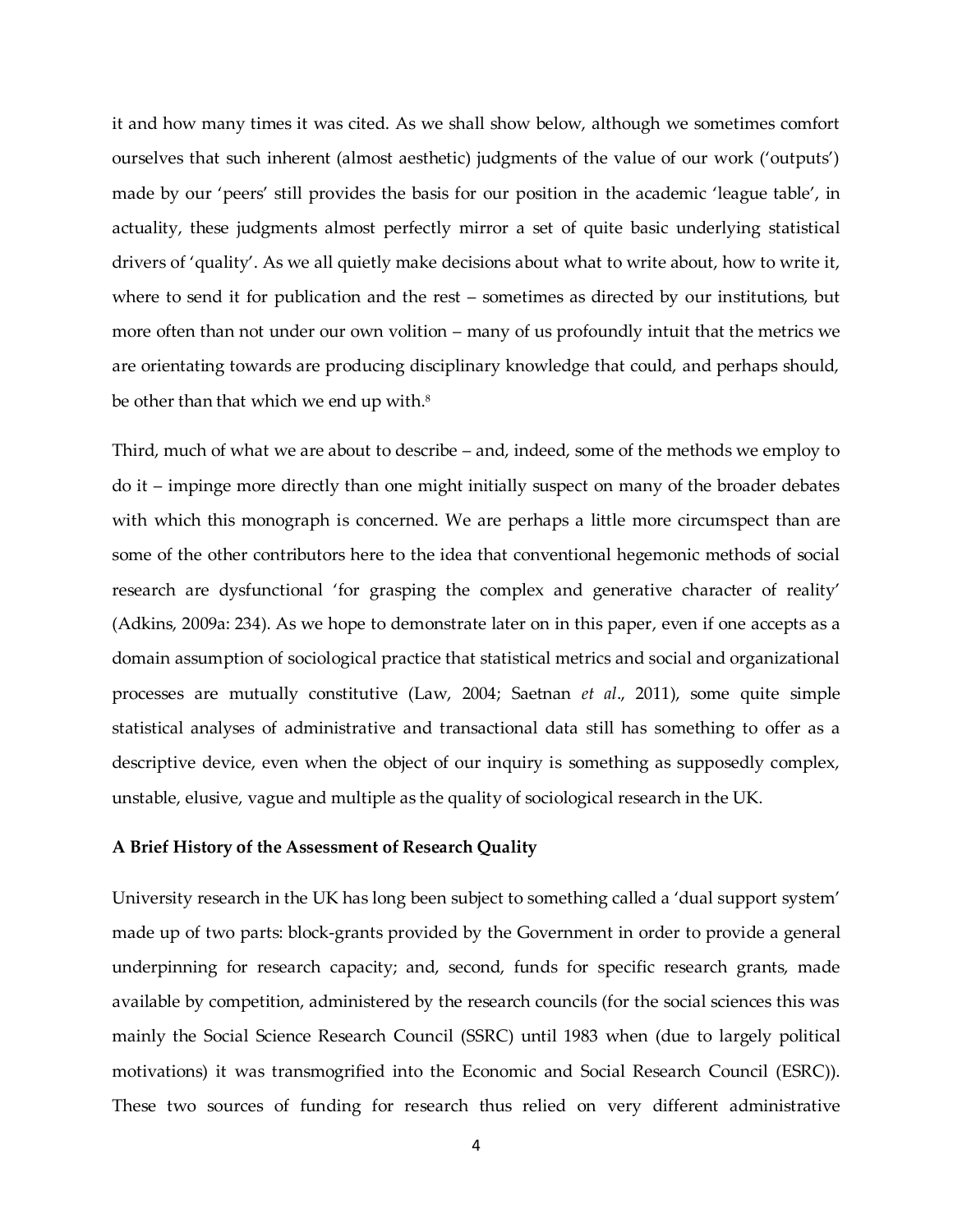processes. Although it was clear on what basis specific research grants were awarded – peerreview and competition – the allocation of block grant was an altogether different matter. Up until the mid-1980s it would be fair to say that their allocation was, at best, opaque. At the time the University Grants Committee (UGC) was responsible for the allocation of block grants and it, along with many other public sector bodies, was encouraged by the Thatcher regime to begin to take measures of performance seriously in the allocation of funds between institutions (Johnes *et al*., 1993). So, with the publication of *A Strategy for Higher Education into the 1990s* (UGC, 1984) began the long process of the development of ever more refined, precise and supposedly transparent mechanisms for measuring the quality of research in order to inform funding allocation decisions.

A first, at best half-hearted, attempt was made in 1985-86 to make some sort of judgments about the relative quality of university-based research. The criteria by which the quality of research was judged in this first Research Selectivity Exercise (RSE), as it came to be known, was hardly more transparent than had been the allocation of block grants. Each subject area within participating institutions was asked to produce a brief 'research profile', of no more than 3 sides of A4 paper, within which, it was suggested, might be information on: indices of any financial support for research; staff and research student numbers; any measures of research performance deemed significant; a statement of current and likely future research priorities; and the titles of no more than 5 books or articles produced since 1980 considered to be typical of the best research produced (Bence and Oppenheim, 2005). On 27 May 1986 the 'results' of this first RSE were published to some consternation within the academy. Each subject within each university had been judged as either 'outstanding', 'better than average', 'about average', or 'below average'. However, as Smith (1986: 247) noted at the time: 'No evidence or argument was provided in support of the ratings, and there was no statement of method or formula adopted'.

A more robust second attempt was made by, what by then had become, the University Funding Council (UFC) in 1989. This second RSE was taken far more seriously as it was becoming increasingly apparent that the results would significantly impact upon funding allocations. The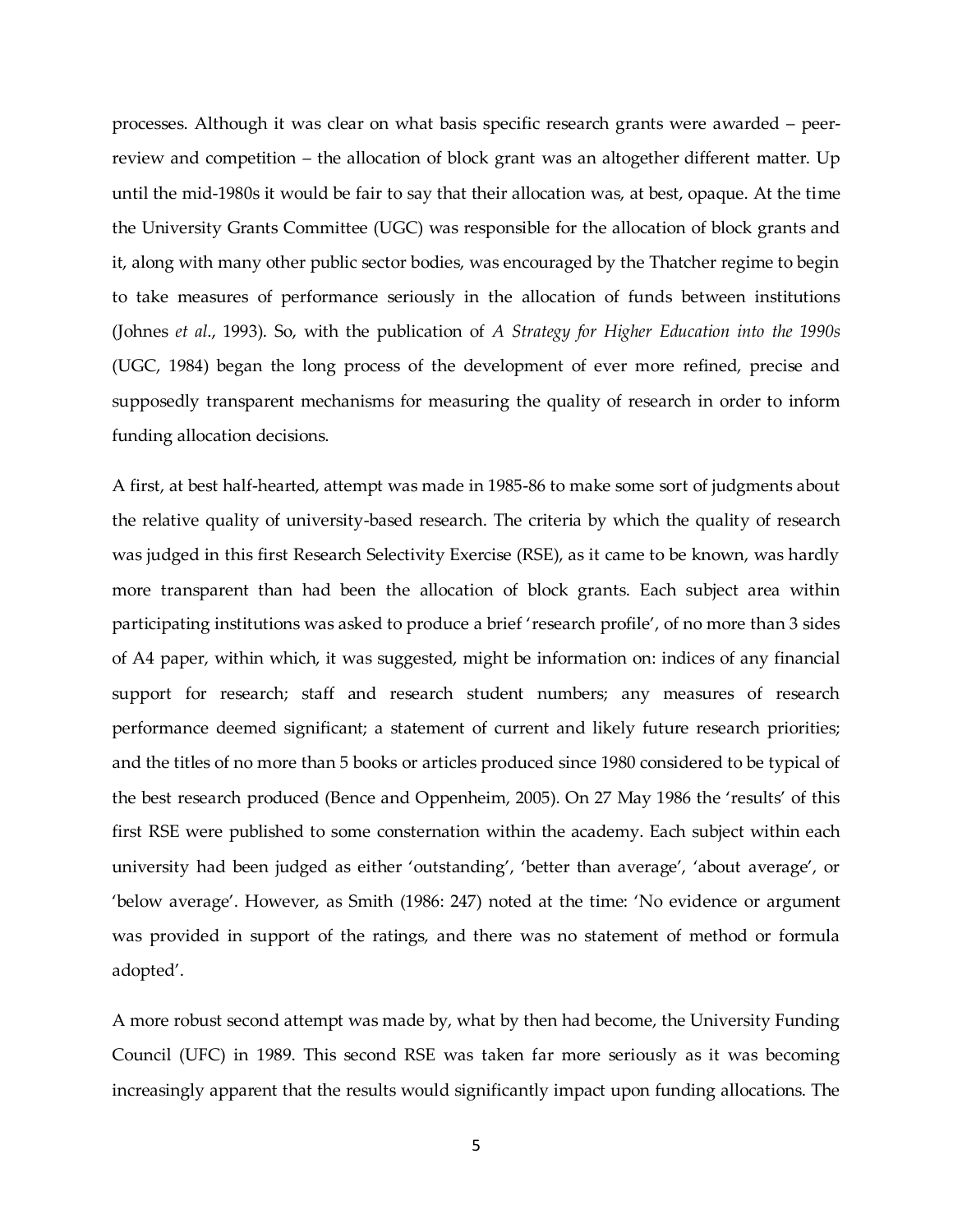1989 RSE was based on 'informed peer review' from 70 advisory groups and panels, containing 300 individuals, and was estimated to have cost about one per cent of the total university research budget of around £500 million in 1989-90 (Johnes *et al*., 1993: 273). This time the panels were provided with far more structured data on research performance including: the number of publications (books, chapters in books, papers in journals and other identifiable outputs) in relation to the number of full-time academic staff; bibliographical details of up to two publications for each full-time member of academic staff; the number and value of research grants and research contracts; and the number of research studentships.

This information was used by each advisory group in order to rate each unit of assessment on a five-point scale using the rhetoric of 'national level' and 'international level' excellence. So, for example: the lowest rating was a '1' meaning that there existed national levels of excellence in none, or virtually none, of the sub-areas of activity; the mid-point was '3' meaning national levels of excellence in the majority of the sub-areas of activity; and the top-rating, '5', was defined as international levels of excellence in some sub-areas of activity and national level in virtually all others.

By the time of the third exercise in 1992 the university sector had been expanded to include the ex-polytechnics. Each institution was now invited to select 'research active' staff in post on 30th June 1992 for assessment. Each assessment was divided into 72 academic units of assessment (UoAs). The data collected became more extensive; in addition to each academic nominating two publications, quantitative information on all publications was also required. Each submission was then ranked on a 5-point scale very similar to the one used in 1996. The allocation of resource by the UFC was then based upon not only a 'quality' measure using this scale, but also the 'volume' measure based upon the number of 'research active' staff submitted (Bence and Oppenheim, 2005: 145-146).

The fourth exercise in 1996 relied less upon quantitative measures of research output and more on the quality of publications. 'Research active' staff in 69 different UoAs had to provide details of up to four publications published during the period covered by the assessment and this was supplemented with details of 'indications of peer esteem' in the form of editorships of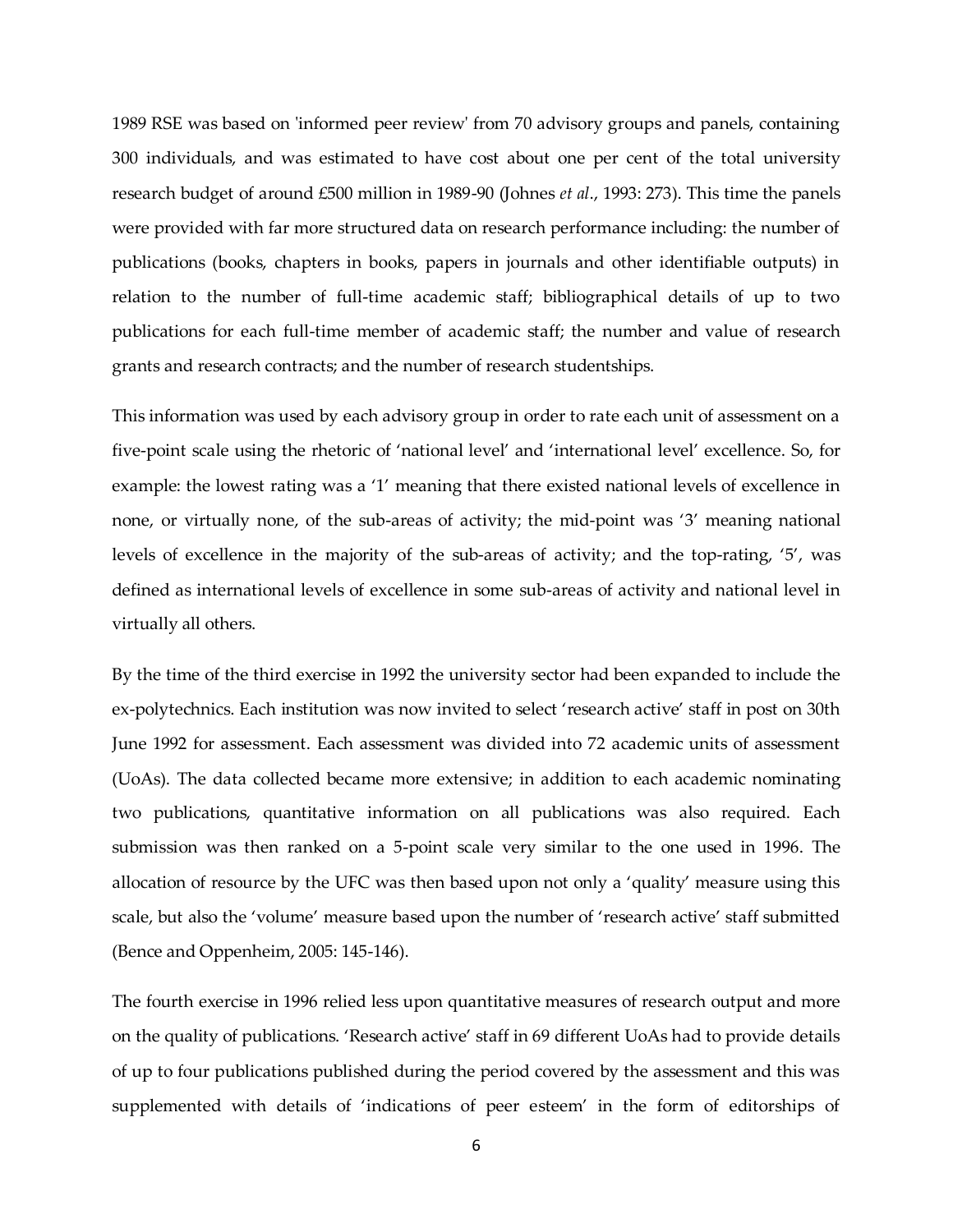prestigious journal, papers given at key conferences and so on (Bence and Oppenheim, 2005). The rating scale was further finessed (to become, essentially, a 7 point scale) with the introduction of a new 'top' 5\* rating and the former band 3 being subdivided into 3a and 3b. The 'measurement' of 'quality' was undertaken by peer review panels. Again resources were distributed based on the quality grade multiplied by the volume of research active staff.

Further recalibrations in the process were undertaken for the fifth exercise in 2001 in order to make it more transparent (Bence and Oppenheim, 2005: 147-151). However, the essence of the assessment remained intact even though the descriptions attached to the points on the rating scales were reworded somewhat. UoAs awarded a 5\* in 2001 who had also received such a rating in 1996 were later awarded a new 6\* rating to produce a new 8 point scale.

Throughout this period not only did the information gathering involved in the various exercises become ever more detailed and prescribed there was also clearly an aspiration to shift the level of measurement used to assess the quality of research from an ever more differentiated ordinal scale towards one closer to a cardinal level of measure (which was almost completely realized in the 2008 exercise, about which more below). The combination of an ever more refined quality rating being traded off against a volume measure decided at an institutional level led, inevitably, to ever more 'game-playing' by universities. Anyone who has worked within the UK higher education sector during this period will attest to how much academic and organizational practices have been incrementally recalibrated in relation to the RAE. Increasingly many of the mundane realities of academic life have been recursively lived through not only the exercises themselves, but institutional imaginings of what such future exercises might bring. Indeed, orientating towards the RAE and scenario planning for possible outcomes has become central to the more routine discourse of futurism (Adkins, 2009b) that has come to permeate university life.

For the sixth and most recent exercise, the results of which were published in 2008, the process of research quality assessment was altered quite fundamentally in order to produce a rating system that could better approximate to an interval level of measurement. Rather than each submission being awarded an overall rating, each was given a 'quality profile'. This quality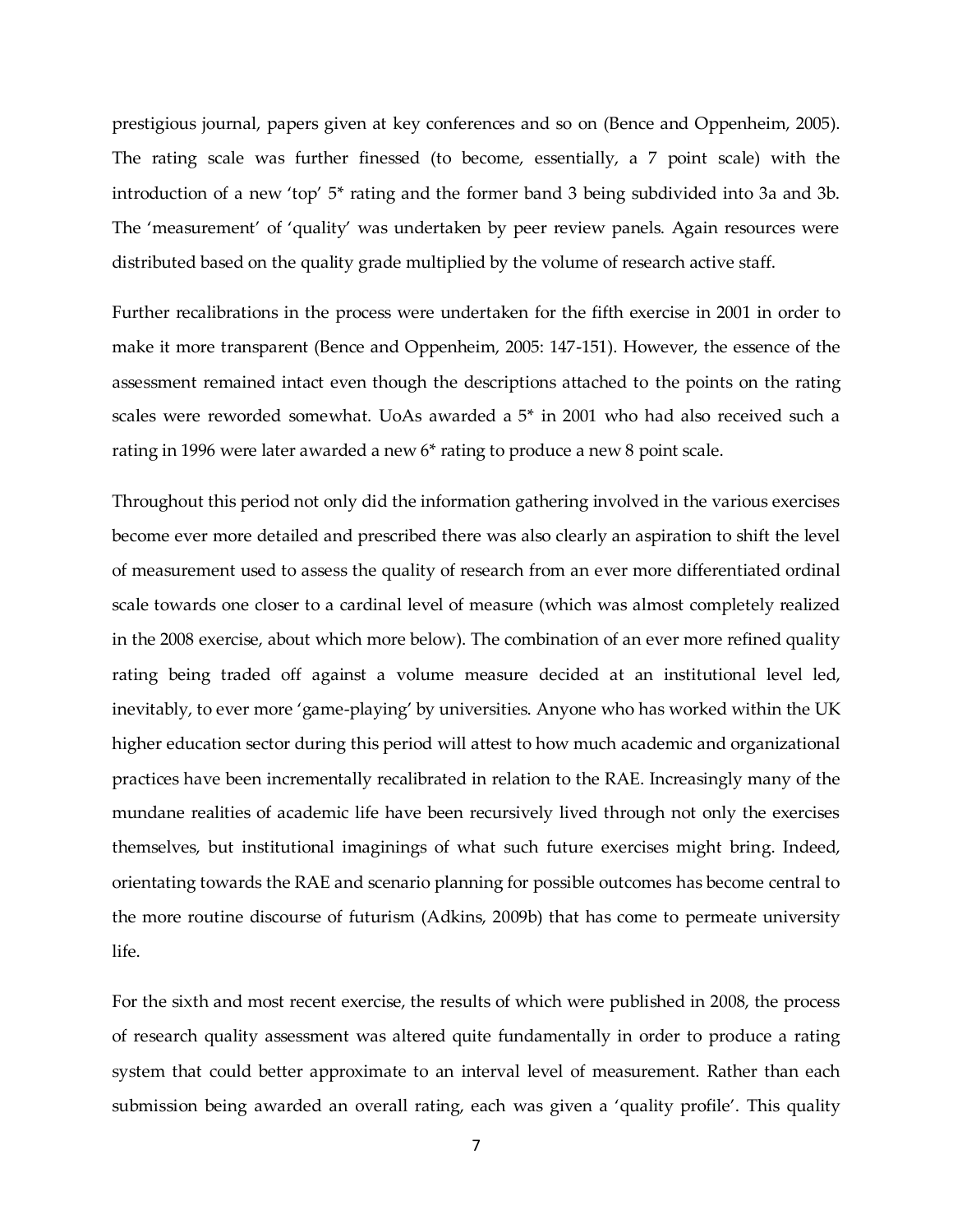profile was constructed from three sub-profiles relating to 'outputs', 'research environment' and 'esteem'. The weightings attached to each of these sub-profiles varied between UoAs. In the case of sociology 'outputs' were weighted at 75 per cent, 'environment' at 20 per cent and 'esteem' at 5 per cent. A panel of 16 peers<sup>9</sup> examined – in the case of sociology - 39 detailed submissions containing information on: 4 publications for each member of staff submitted; a detailed narrative and statistical data on the research environment; and a narrative on various esteem measures. Each output was evaluated as follows<sup>10</sup>: 4\* Quality that is world-leading in terms of originality, significance and rigour; 3\* Quality that is internationally excellent in terms of originality, significance and rigour but which nonetheless falls short of the highest standards of excellence; 2\* Quality that is recognised internationally in terms of originality, significance and rigour; 1\* Quality that is recognised nationally in terms of originality, significance and rigour; and 'Unclassified Quality' that falls below the standard of nationally recognised work, or work which does not meet the published definition of research for the purposes of the assessment.

The same descriptions were then also applied to the information provided on the research environment and esteem in each submission (although exactly how an ordinal scale was applied to the measurement of the quality of the narratives remains unclear). If we take our own two institutions  $-$  Goldsmiths and York<sup>11</sup> - by way of example we can see how the overall quality profiles were derived.

### **Table 1**

| Sub-Profiles | Outputs |       |      | Environment |     | Esteem |       |          | <b>Final Profile</b> |      |       |          |          |      |       |      |       |
|--------------|---------|-------|------|-------------|-----|--------|-------|----------|----------------------|------|-------|----------|----------|------|-------|------|-------|
| <b>UoAs</b>  | $4*$    | $3^*$ | $2*$ | $1^*$       | U/C | $4*$   | $3^*$ | $2*$     | $1^*$                | $4*$ | $3^*$ | $2*$     | $1^*$    | $4*$ | $3^*$ | $2*$ | $1^*$ |
| Goldsmiths   | 20.6    | 26.2  | 40.5 | 11.1        | 1.6 | 80     | 20    | $\Omega$ | $\Omega$             | 80   | 20    | $\Omega$ |          | 35   | 25    | 30   | 10    |
| York         | 18.3    | 32.4  | 30.3 | 8.5         | 0.0 | 70     | 30    | $\Omega$ | $\Omega$             | 70   | 10    | 20       | $\Omega$ | 30   | 30    | 35   | -5    |

#### **Sub-Profiles for Sociology at Goldsmiths and York**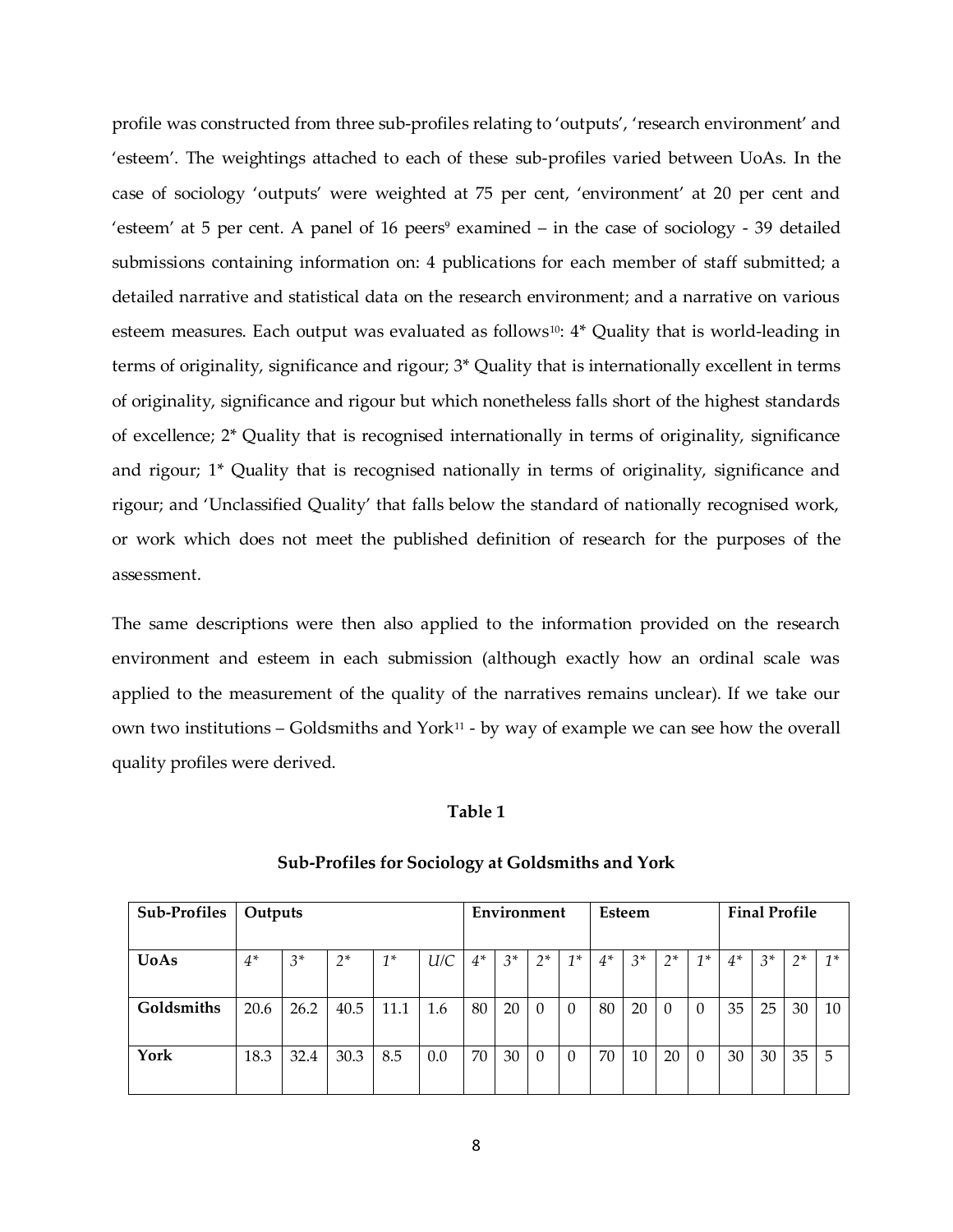At Goldsmiths 20.6 per cent of published outputs were graded at 4\*, whilst at York the figure was 18.3 per cent. At Goldsmiths 80 per cent of both the research environment and esteem were graded at 4\* quality whilst at York the comparable figures were both 70 per cent. Once the weightings were applied to the three sub-profiles the overall research quality profiles is revealed as 35:25:30:10 for Goldsmiths and 30:30:35:5 for York. A summary measure of these profiles in the form of a grade point average (GPA) gives both institutions a similar score of 2.85. This GPA was widely used to construct the various 'league tables' that have inevitably followed each RAE.<sup>12</sup>

These research quality profiles, weighted by the number of staff submitted within each submission, were used to inform the allocation of over £12 million of funding to sociology per annum (known in the argot of the RAE as 'QR'). Initially this allocation was based on 2\* being weighted at 1, 3<sup>\*</sup> at 3 and 4<sup>\*</sup> at 7. This resulted in highly disparate allocations of resource: Manchester, for example, gaining £23,776 per capita; Goldsmiths and Essex both £22,799 per capita; and York £21,822. Further down the rankings, however, allocations were substantially less; Liverpool gaining just £9,445 per capita; Teesside £8,794 per capita; and Huddersfield just £6,514.<sup>13</sup> Subsequently these allocations were even more steeply ramped to favour 'excellence' in research to become 1:3:9, thus concentrating funding even further towards those UoAs with the highest proportion of 4\* work.

Table 2 shows the consolidated results for the RAEs in 1992, 1996, 2001 and 2008 for the Sociology UoA. It is a complex table that requires some deciphering. The first column shows the alphabetically ordered (current) names of all of the institutions who have ever submitted to the sociology UoA in any of the four RAEs (in England, Northern Ireland, Scotland and then in Wales). The results are shown for each of the assessments along with the number of 'research active' full-time equivalent (FTE) staff submitted. When sociologists were submitted under the auspices of the social policy UoA instead of sociology UoA, this is indicated. When no submission was made this is indicated by 'ns'. This means that either sociologists (if any) at the institution were not submitted to a particular RAE or they were submitted under the auspices of a different UoA (other than social policy).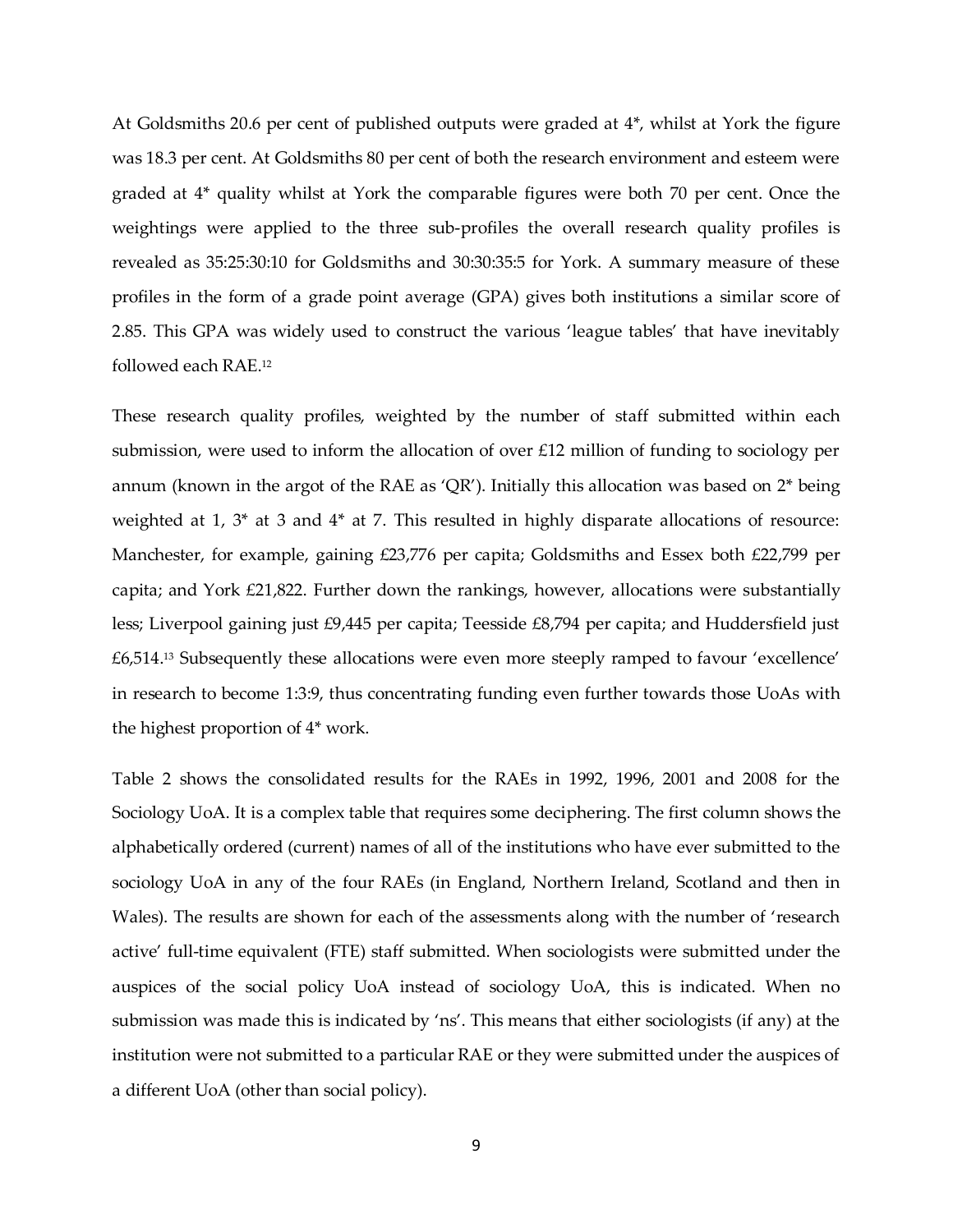So, to take a couple of illustrative examples, 12 sociologists were submitted by Leeds in 1992 and were graded '4'. In 1996 21.6 were submitted and they obtained the same grade. However, in subsequent exercises Leeds did not submit under the auspices of the sociology UoA choosing instead to submit to the social policy UoA. Lancaster, on the other hand, submitted to the sociology UoA on all four occasions: 23.5 staff were submitted in 1992 and were graded '5'; in 1996 28.5 were submitted and were again awarded the top grade (now a 5\*); in 2001 the 28.3 staff submitted again gained a 5\*, subsequently raised to a 6\* (having obtained a 5\* on two occasions); and in 2008 29.8 staff were submitted gaining a GPA of 2.80 (ranking them 5<sup>th</sup> out of 39 on this measure).<sup>14</sup>

The table reveals a secular decline in the number of submissions made to the sociology UoA, from 67 in 1992 to just 39 in 2008. Related to this, it also shows how, over time, an increasing proportion of submissions have shifted into social policy. Here is a prime example of how institutional 'game-playing' in relation to the RAE enacts the social in quite fundamental ways. Colleagues who otherwise self-identify as sociologists are now constituted as social policy analysts. However, despite this, it also reveals an increase in the number of research active staff submitted to the sociology UoA, from a total of 826.6 in 1992 to 927.37 in 2008. It also shows, and as Savage (2011) has recently observed, that sociology has fared relatively well in research intensive institutions but less so in those more orientated towards teaching. In 2008 the 4 top rated departments had all displayed remarkable growth compared to 1992: Essex had grown by 64 per cent; York by 84 per cent; Goldsmiths by 117 per cent; and Manchester by 189 per cent. It is clear that the results of the RAE – as a fundamental element of the broader performative data assemblage within which UK higher education is now so enmeshed – has been integral to the restructuring of our discipline.

In a sense what follows is an attempt on our part to explore the performative character of the social processes that resulted in the 39 submissions being ordered and ranked in the manner in which they were. The 'raw' material for the exercise - the grants, the students supervised, the books, chapters and articles published, the activities that supposedly accrue 'esteem' (editing journals, giving a conference plenary, getting prizes and so on), the 'strategic hires', the new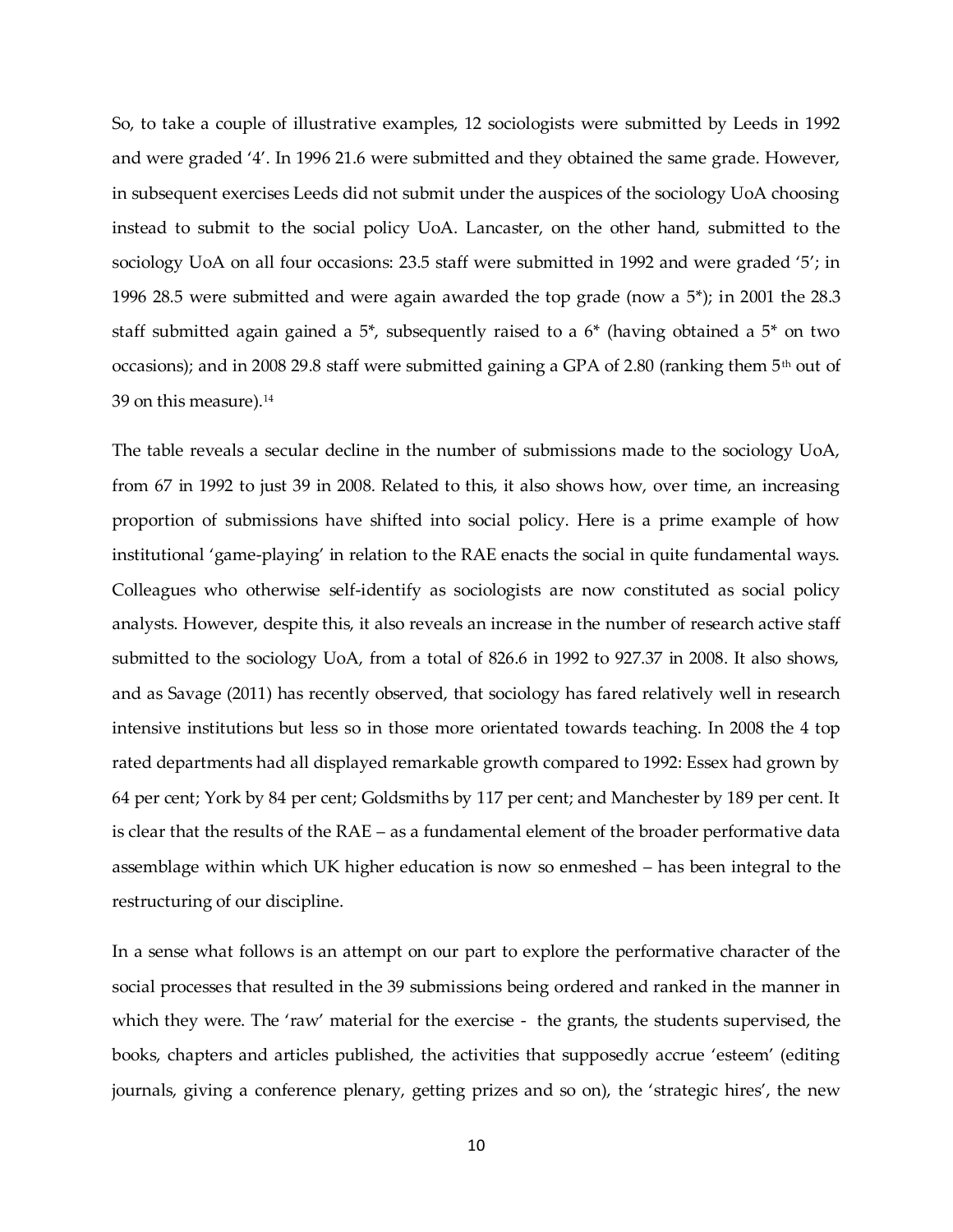investment in research infrastructures and so on, are all (more or less) elegantly inscribed in (bespoke) software. Then data is collected, numbers are crunched, 'outputs' selected, narratives constructed, excuses made (illnesses, the birth of children, inexperience and other life-events), panels are selected, reading is completed, 'score-cards' are filled, trains, hotels and meals are booked, debates and disagreements ensue....and at the end of the process a set of 39 quality profiles are revealed to public scrutiny

Once released the data takes on a reified form and also develops an autonomous 'public life'. It is not only used to inform funding allocation decisions. It is inserted in other secondary algorithms used to determine the eligibility to apply for certain types of research and postgraduate funding. It is used as a rhetorical device by institutions in their prospectuses, on their web sites and in their funding bids. It feeds into myriad aggregate league tables manipulable via web 2.0 applications by students, industry, colleagues, government, the media and so on. Some of us celebrate the outcomes; others are forced to rethink their strategies; others still are closed down. But, in the end, we are all implicated and some come to realise that this is a performative 'game' from which it is almost impossible to escape. Hammer (2011:79), for example, points to the brilliant HBO TV series *The Wire* (see Penfold-Mounce *et al*, (2011) for a broader introduction to the sociological relevance of the show) to elaborate on this general point. Many of the episodes deal with issues of value and measure, and 'the strategies and problematizations that can be related to governing by numbers', in particular. Most of Series 3, for example, is concerned with the role of metrics and performance measures in neo-liberal governmentality, especially the co-constructive processes of institutional life. But it is perhaps the sagely pronouncements of one of the best-loved characters in the show, the gay stick-up artist Omar Little, that best encapsulates the dilemma we are trying to register here: 'the game's out there, and it's play or get played.' The scaling up of the RAE means that universities *must* act strategically in order to gain more QR and this, in turn, creates a new type of competition that is far more than just a battle over reputational capital; it becomes more and more about the 'bottom line'. Indeed, the constitutive power of this data increasingly functions via myriad processes of 'financialisation'.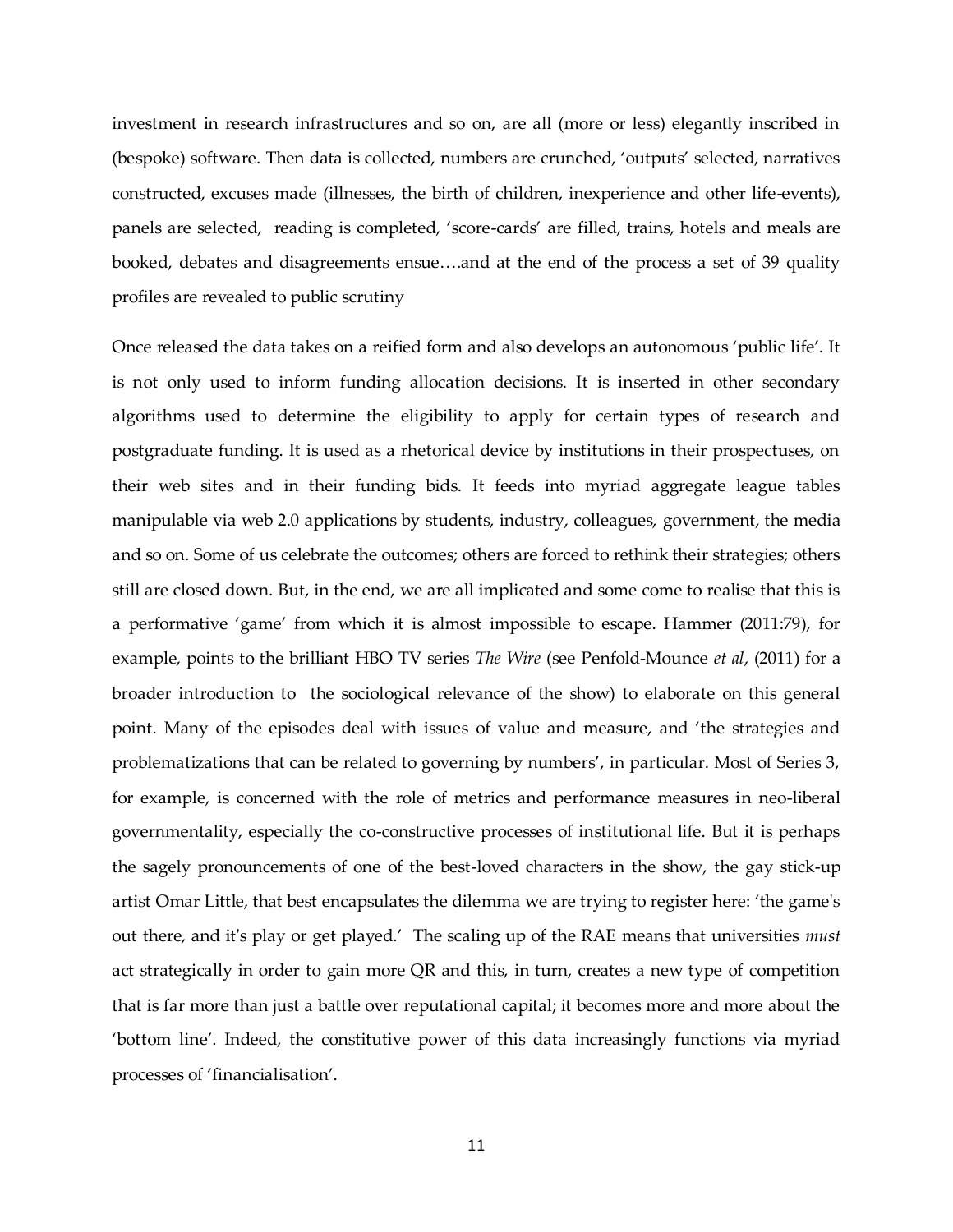# **Table 2**

|                    | 1992<br>1996   |             | 2001           |             | 2008           |             |               |             |
|--------------------|----------------|-------------|----------------|-------------|----------------|-------------|---------------|-------------|
| Institution        | Grade          | <b>FTEs</b> | Grade          | <b>FTEs</b> | Grade          | <b>FTEs</b> | Grade         | <b>FTEs</b> |
| Anglia             | 3              | 1.0         | 2              | 9.5         | Social Policy  |             | Social Policy |             |
| Bath Spa           | $\mathbf{1}$   | 5.0         | $\overline{2}$ | 3.0         | ns             | ns          |               | ns          |
| Bath               | 3              | 14.5        | 3a             | 13.1        | Social Policy  |             | Social Policy |             |
| <b>Birkbeck</b>    | ns             | ns          | ns             | ns          | 3a             | 1.0         | 2.10          | 24.55       |
| Birmingham         | 3              | 6.0         | ns             | ns          | ns             | ns          | 1.95          | 18.0        |
| <b>Bradford</b>    | $\overline{2}$ | 13.0        | 3a             | 12.3        | Social Policy  |             | Social Policy |             |
| <b>Bristol</b>     | $\overline{2}$ | 8.0         | 3a             | 10.5        | 5              | 13.0        | 2.40          | 17.93       |
| <b>Brunel</b>      | 3              | 10.4        | $\overline{4}$ | 10.7        | 5              | 16.5        | 2.45          | 11.0        |
| <b>Bucks</b>       | $\mathbf{1}$   | 2.0         | ns             | ns          | ns             | ns          | ns            | ns          |
| Cambridge          | 5              | 23.8        | $\overline{4}$ | 30.8        | 5              | 21.8        | 2.65          | 21.0        |
| Guildhall          | $\mathbf{1}$   | 4.0         | 2              | 5.0         | 3a<br>6.0      |             | Social Policy |             |
| City University    | $\overline{4}$ | 13.0        | $\overline{4}$ | 21.6        | $\overline{4}$ | 11.7        | 2.30          | 27.2        |
| Coventry           | ns             | ns          | $\mathbf{1}$   | 2.0         | ns             | ns          | ns            | ns          |
| Crew and Alsager   | $\mathbf{1}$   | 6.0         | ns             | ns          | ns             | ns          | ns            | ns          |
| Derby              | $\mathbf{1}$   | 12.1        | 3 <sub>b</sub> | 8.2         | $\overline{2}$ | 14.2        | ns            | ns          |
| Durham             | 3              | 23.0        | 3a             | 21.7        | 4              | 13.0        | Social Policy |             |
| East Anglia        | 3              | 4.9         | ns             | ns          | ns             | ns          | ns            | ns          |
| East London        | 3              | 9.6         | 3a             | 26.3        | 4              | 38.9        | 2.20          | 31.9        |
| <b>Essex</b>       | 5              | 26.6        | $5*$           | 32.7        | $5*/6*$        | 41.1        | 2.85          | 43.7        |
| Exeter             | $\overline{2}$ | 10.5        | 3a             | 8.2         | 5              | 10.0        | 2.70          | 18.72       |
| Goldsmiths         | 3              | 15.0        | 5              | 15.5        | $5*$           | 24.0        | 2.85          | 32.6        |
| Greenwich          | $\overline{2}$ | 12.0        | 3a             | 13.5        | 3a             | 16.0        | ns            | ns          |
| Huddersfield       | ns             | ns          | ns             | ns          | $\overline{2}$ | $5.0\,$     | 1.70          | 9.0         |
| Hull               | 3              | 9.0         | Social Policy  |             | Social Policy  |             | Social Policy |             |
| Keele              | 3              | 13.5        | 3 <sub>b</sub> | 14.0        | Social Policy  |             | Social Policy |             |
| Kent               | $\overline{4}$ | 12.5        | 3a             | 10.5        | Social Policy  |             | Social Policy |             |
| Central Lancashire | $\mathbf{1}$   | 6.0         | $\overline{2}$ | $4.0\,$     | 3 <sub>b</sub> | 18.5        | Social Policy |             |
| Lancaster          | 5              | 23.5        | $5*$           | 28.5        | $5*/6*$        | 28.3        | 2.80          | 29.8        |

# **The Results of the RAEs in 1992, 1996, 2001 and 2008 for the Sociology UoA.**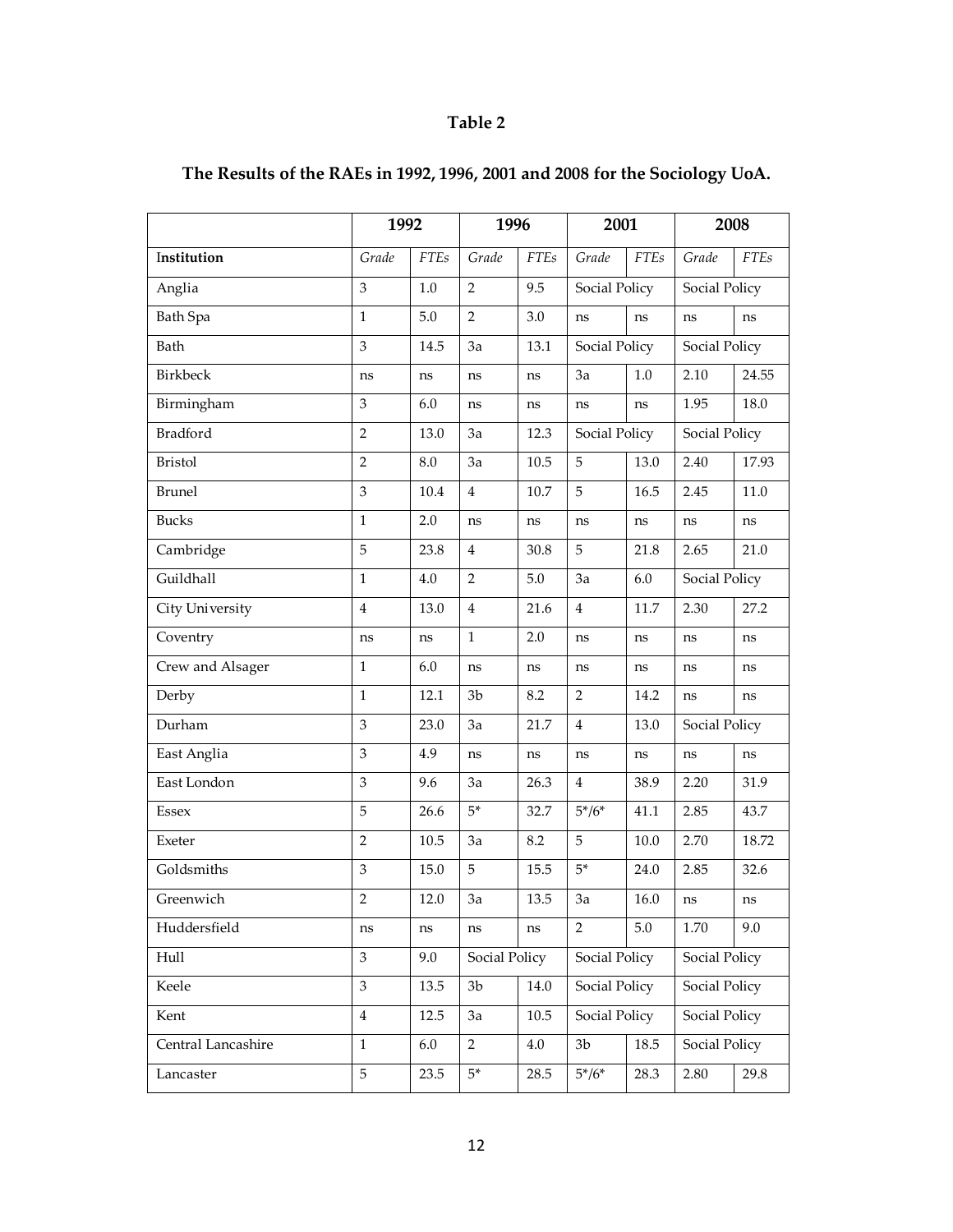| Leeds                          | $\overline{4}$ | 12.0    | 4              | 21.6 | Social Policy          |         | Social Policy |       |
|--------------------------------|----------------|---------|----------------|------|------------------------|---------|---------------|-------|
| Leicester                      | 3              | 17.0    | $\overline{4}$ | 19.0 | 4                      | 22.3    | 2.10          | 12.5  |
| Liverpool                      | $\overline{2}$ | 14.0    | 3b             | 9.3  | Social Policy          |         | 1.95          | 21.0  |
| Liverpool Hope                 | ns             | ns      | $\overline{2}$ | 4.0  | $\overline{2}$         | 6.6     | ns            | ns0   |
| Liverpool John Moores          | $\mathbf{1}$   | 37.0    | ns             | ns   | ns                     | ns      | ns            | ns    |
| LSE                            | $\overline{4}$ | 16.4    | 4              | 27.2 | 5                      | 38.8    | 2.40          | 37.75 |
| Loughborough                   | 5              | 26.8    | 5              | 33.0 | $5*$                   | 37.0    | 2.40          | 47.22 |
| Manchester                     | 4              | 17.0    | 5              | 33.2 | $5*$                   | 39.3    | 2.85          | 49.2  |
| Manchester Metropolitan        | 2              | 7.0     | 3 <sub>b</sub> | 13.0 | 3a                     | 18.0    | 2.15          | 22.5  |
| Middlesex                      | 3              | 12.0    | Social Policy  |      | Social Policy          |         | Social Policy |       |
| Newcastle upon Tyne            | Social Policy  |         | Social Policy  |      | Social Policy          |         | 2.50          | 21.6  |
| Northampton                    | ns             | ns      | ns             | ns   | 3 <sub>b</sub>         | 10.4    | ns            | ns    |
| North London                   | ns             | ns      | 4              | 2.5  | 3 <sub>b</sub>         | 4.5     | Social Policy |       |
| Northumbria                    | $\overline{2}$ | 11.0    | $\overline{2}$ | 11.0 | Social Policy          |         | Social Policy |       |
| Nottingham                     | Social Policy  |         | 3 <sub>b</sub> | 24.8 | Social Policy          |         | 2.40          | 8.3   |
| Nottingham Trent               | 2              | 8.5     | 3 <sub>b</sub> | 7.0  | Social Policy          |         | Social Policy |       |
| Open University                | $\overline{4}$ | 11.5    | 4              | 14.0 | 4                      | 14.0    | 2.60          | 42.3  |
| Oxford                         | $\overline{4}$ | 22.9    | 5              | 7.0  | 5                      | 13.0    | 2.65          | 18.75 |
| Oxford Brookes                 | $\overline{2}$ | 3.5     | 3b             | 6.0  | 4                      | 10.5    | ns            | ns    |
| Plymouth                       | 3              | 14.0    | 3a             | 25.4 | $\overline{4}$         | 13.2    | 2.15          | 23.0  |
| Portsmouth                     | $\overline{2}$ | 9.0     | 3a/3b          | 10.0 | 3a                     | 27.5    | ns            | ns    |
| Reading                        | $\overline{2}$ | 11.0    | 3 <sub>b</sub> | 9.0  | 3a                     | 12.8    | ns            | ns    |
| Roehampton                     | $\overline{2}$ | 14.7    | 3 <sub>b</sub> | 22.0 | 3a                     | 12.0    | 2.05          | 16.25 |
| Royal Holloway                 | 3              | 8.0     | 3a             | 9.0  | Social Policy          |         | Social Policy |       |
| St Mary's College              | ns             | ns      | $\overline{2}$ | 3.0  | ns                     | ns      | ns            | ns    |
| Salford                        | $\overline{4}$ | 10.0    | $\overline{4}$ | 17.0 | $\overline{4}$<br>19.6 |         | Social Policy |       |
| Southampton Institute          | $\mathbf{1}$   | $5.0\,$ | ns             | ns   | ns                     | ns      | $\rm ns$      | ns    |
| Southampton                    | 3              | 13.6    | $\overline{4}$ | 17.0 | Social Policy          |         | Social Policy |       |
| Staffordshire                  | $\overline{2}$ | 16.0    | 3 <sub>b</sub> | 16.4 | 3a                     | $7.2\,$ | $\rm ns$      | ns    |
| Surrey                         | $\overline{4}$ | 14.9    | 5              | 15.8 | $5*$                   | 23.4    | 2.75          | 21.4  |
| <b>Sussex</b>                  | $\overline{4}$ | 10.0    | $\overline{4}$ | 25.3 | $\overline{4}$         | 22.6    | 2.55          | 14.0  |
| Teesside                       | 3              | 9.0     | 3a             | 9.0  | 3a                     | 23.0    | 1.95          | 10.0  |
| Trinity and All Saints College | $\mathbf{1}$   | 4.0     | $\mathbf{1}$   | 2.0  | ns                     | ns      | ns            | ns    |
| Warwick                        | 5              | 29.5    | 5              | 31.5 | 5                      | 27.8    | 2.70          | 37.8  |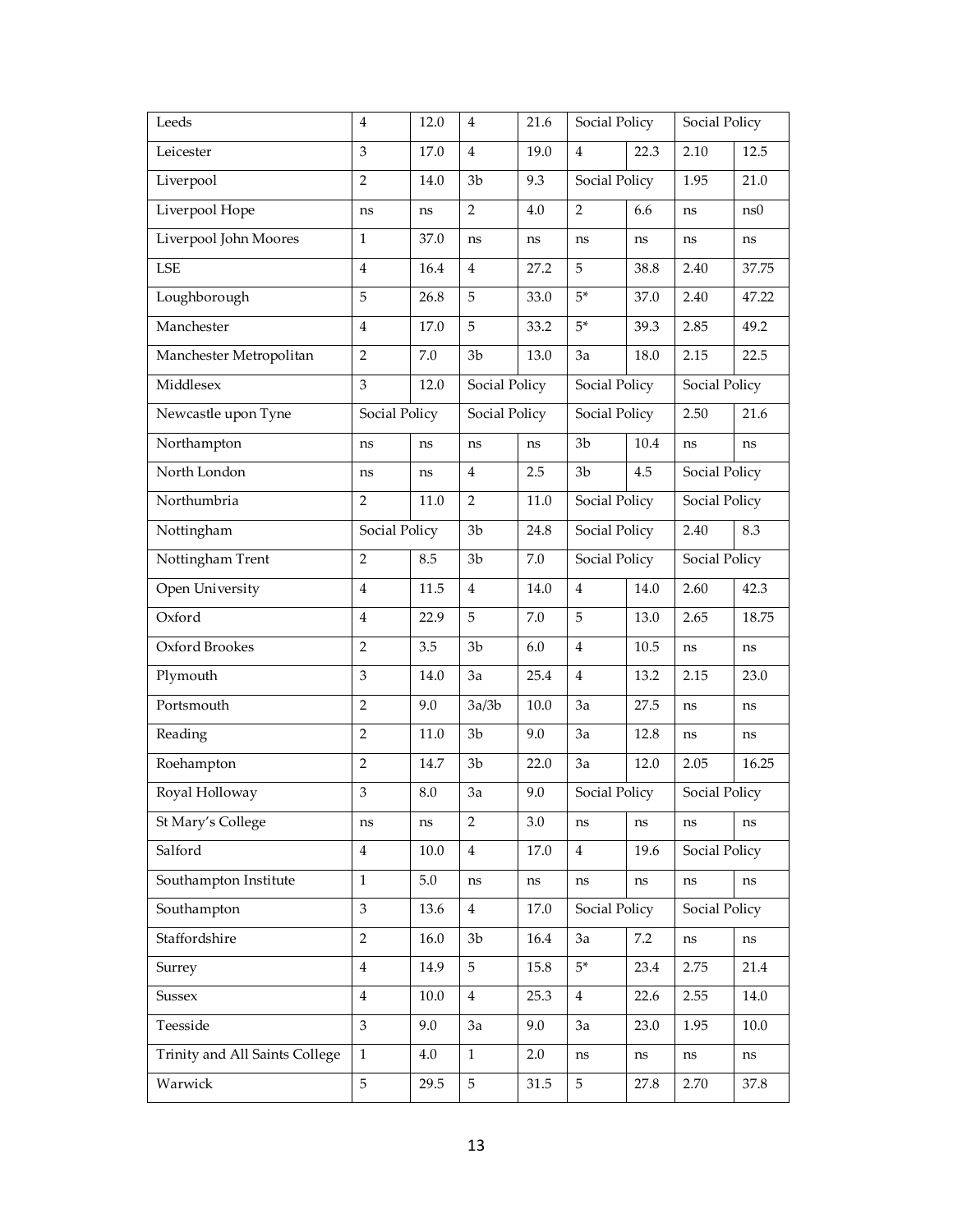| UWE, Bristol            | $\overline{2}$ | 7.0   | 3 <sub>b</sub> | 22.0          | 3a             | 15.7  | 1.65          | 12.0   |
|-------------------------|----------------|-------|----------------|---------------|----------------|-------|---------------|--------|
| Worcester College of HE | $\mathbf{1}$   | 1.0   | $\overline{2}$ | 3.0           | $\overline{2}$ | 6.6   | ns            | ns     |
| York                    | 3              | 11.5  | $\overline{4}$ | 10.0          | 5              | 14.0  | 2.85          | 21.2   |
| Queens, Belfast         | $\overline{4}$ | 12.0  | $\overline{4}$ | 14.0          | 5              | 22.8  | 2.60          | 23.0   |
| Ulster                  | 3              | 10.0  | 3 <sub>b</sub> | 9.0           | 3 <sub>b</sub> | 9.0   | Social Policy |        |
| Aberdeen                | $\overline{2}$ | 7.9   | 3a             | 9.7           | 5              | 14.9  | 2.60          | 14.0   |
| Edinburgh               | 5              | 26.5  | 5              | 23.4          | 5              | 22.9  | 2.75          | 46.3   |
| Glasgow Caledonian      | $\overline{2}$ | 10.0  | ns             | <sub>ns</sub> | 3a             | 10.5  | 1.50          | 11.2   |
| Glasgow                 | $\overline{4}$ | 17.0  | $\overline{4}$ | 18.0          | $\overline{4}$ | 20.0  | 2.25          | 27.5   |
| Napier                  | ns             | ns    | ns             | ns            | ns             | ns    | 1.55          | 6.8    |
| Paisley                 | $\mathbf{1}$   | 13.0  | ns             | ns            | ns             | ns    | ns            | ns     |
| Robert Gordon           | ns             | ns    | ns             | ns            | ns             | ns    | 1.40          | 6.0    |
| Strathclyde             | $\overline{2}$ | 4.3   | 3a             | 7.0           | 3a             | 7.0   | 1.95          | 9.0    |
| Cardiff                 | 3              | 15.8  | $\overline{4}$ | 30.1          | 5              | 33.0  | 2.70          | 61.4   |
| Glamorgan               | $\mathbf{1}$   | 6.0   | Social Policy  |               | Social Policy  |       | Social Policy |        |
| Swansea                 | 3              | 14.4  | Social Policy  |               | Social Policy  |       | Social Policy |        |
| <b>Totals</b>           | 67             | 826.6 | 59             | 892.8         | 48             | 858.9 | 39            | 927.37 |

# **The 'Shadow Metrics' of the 2008 RAE**

We now want to move to more concrete analysis and focus on the results of the most recent RAE for sociology using the full submission data released in May 2009. We should begin by noting some major limitations with the data which means that coverage of *all* sociological research in the UK is partial. The National Student Survey (NSS)<sup>15</sup> suggests that in the year the RAE data was gathered sociology was taught in 89 higher education institutions in the UK (with 67 institutions offering single honours degrees through UCAS) whilst social policy was offered in only 33. However, as we have seen, only 39 RAE submissions were made to the sociology UoA, whilst 67 were made to the social policy UoA. Clearly institutions are involved in complex 'game playing' with many choosing to submit what is clearly mainstream sociological research to the social policy panel because their organizational arrangements make this a sensible thing to do in terms of the viability of the narratives they are able to construct about their research environments. At both of our own institutions – Goldsmiths and York – the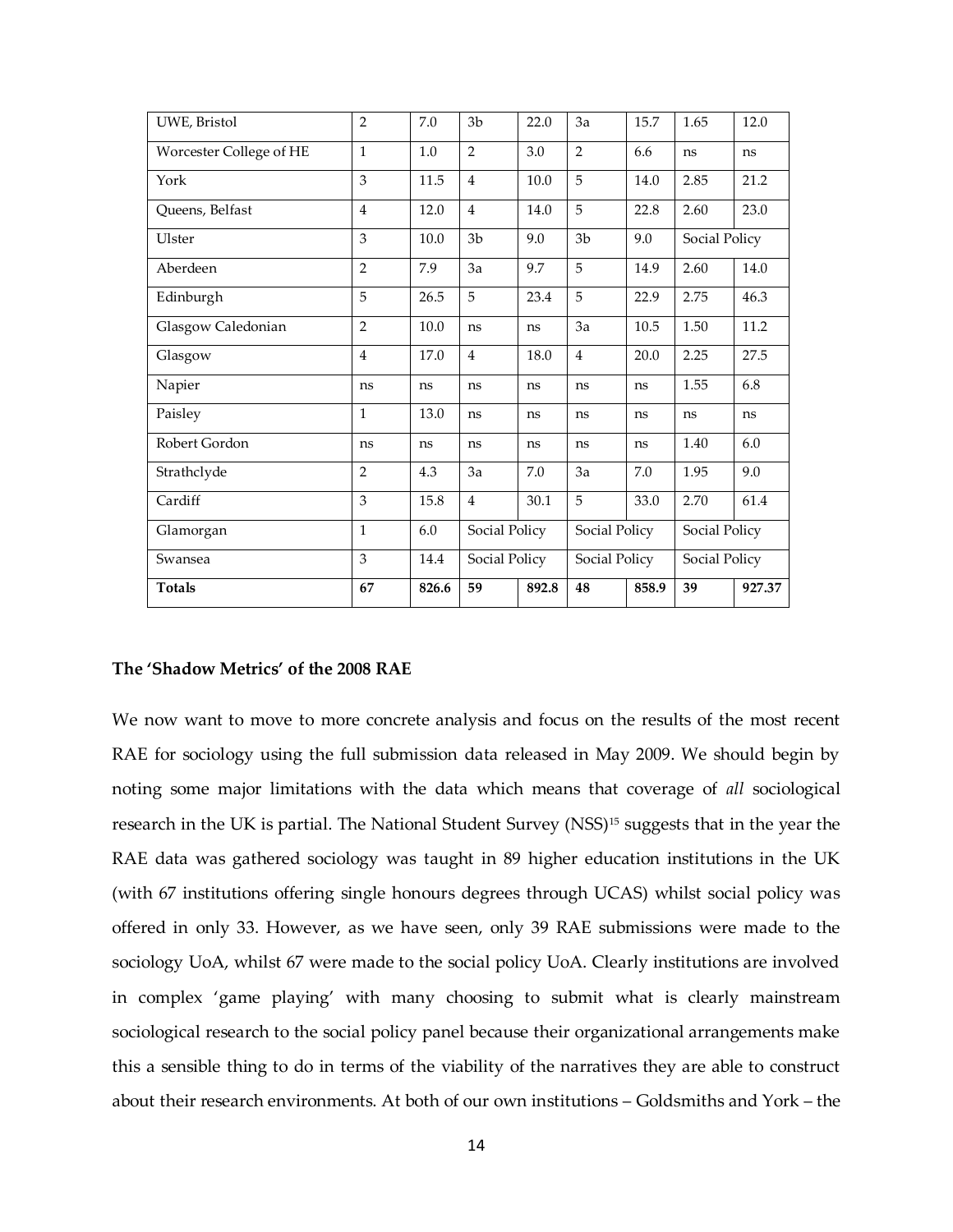existing departmental structures meant that separate submissions to both the Sociology *and* the Social Work and Social Policy and Administration panels was a viable option. However, in many institutions the departmental/school co-location of sociologists with social policy analysts and others meant that a submission to the social policy panel was a more tempting prospect (although, of course, RAE related considerations often play a central role in institutional restructuring strategies in the first place). The consequence of this is that many sociologists working in some of the historically most important institutions for the subject (Savage, 2010) – Durham, Keele, Kent, Leeds, Nottingham,<sup>16</sup> Salford, Sheffield and Southampton amongst them – are excluded from the analysis which follows.

Although the data is 'partial', what we want to try and do is to see how easy it is to mimic the judgments made by peers on the panel, by trying to construct statistical models able to predict the GPAs of each submission. We recognize, of course, the playful irony in our attempt to do this in a paper about the metricisation of academic life-worlds. Our point in so doing, however, is that despite what we might like to think about the subtle nuances involved in peer review judgments, it turns out that even they are explicable in terms of some fairly simple 'shadow metrics'. These shadow metrics could, of course, be thought of as simply those variables best able to statistically model the judgments of the panel. But if we take the 'performative turn' in social science research at all seriously (Law, 2004) we must recognize that there is more to it than that. It is almost certainly the case that these judgments are already shaped by the 'public life of data' - such as the increasingly well publicized impact factors of journals - and/or perhaps these very metrics are themselves simply the outcome of prior academic reputation (people read journals with a good historical reputation so they are the ones that get the citations and the thus high impact factors). Be this as it may, what we want to do here is to decipher the underlying statistical patterns that structure the data. What inferences about shadow metrics can we squeeze out of our 39 cases? What we want to model is the distribution of the overall quality profiles. A summary of this data is given in Table 3.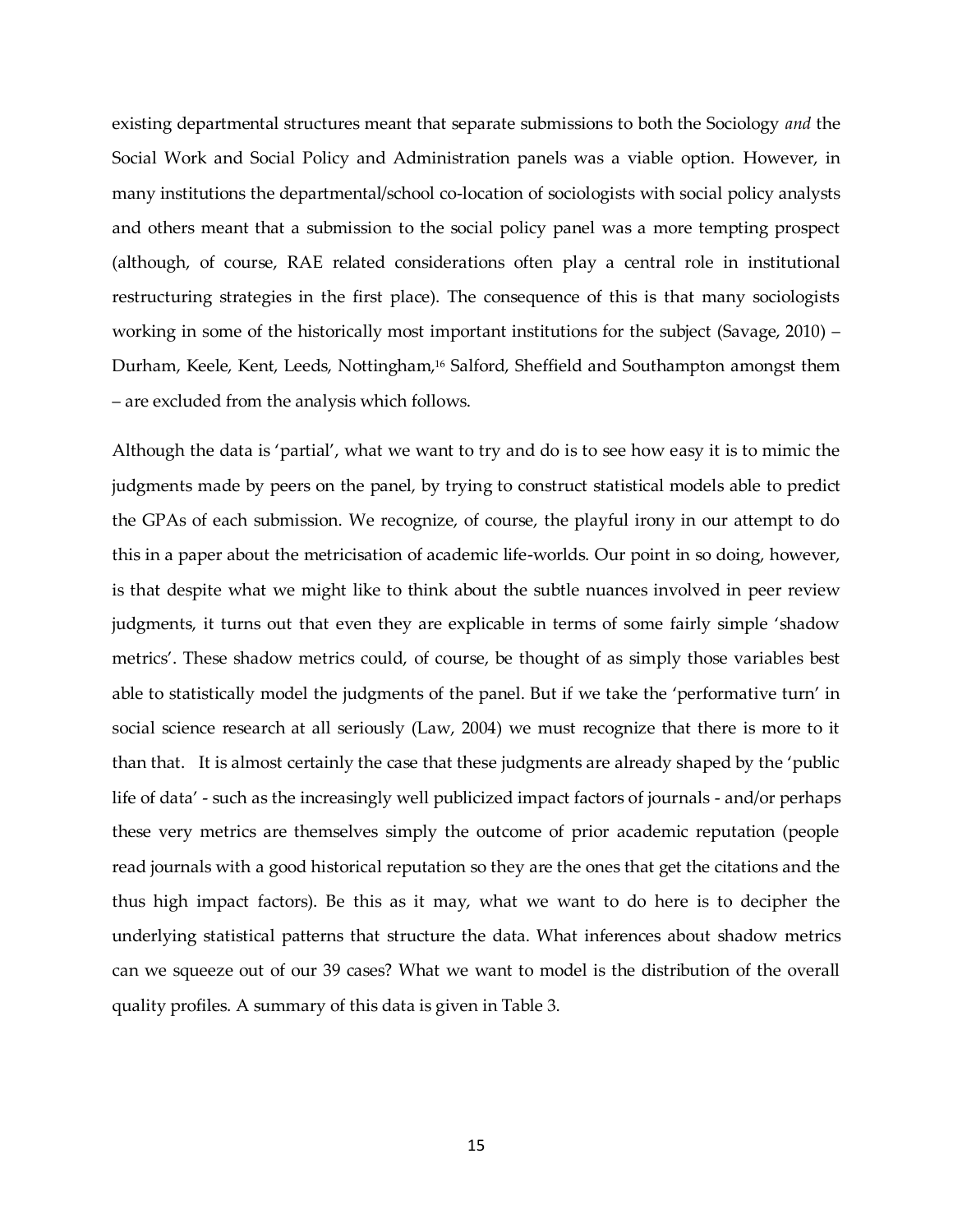| Table 3: Summary of Quality Profiles for Sociology Submissions in the RAE 2008 (%) |             |         |         |      |           |  |  |  |
|------------------------------------------------------------------------------------|-------------|---------|---------|------|-----------|--|--|--|
|                                                                                    |             |         |         |      | Standard  |  |  |  |
| <b>Quality Rating</b>                                                              | $\mathbf N$ | Minimum | Maximum | Mean | Deviation |  |  |  |
| $4*$                                                                               | 39          | 0.0     | 40.0    | 15.8 | 11.8      |  |  |  |
| $3*$                                                                               | 39          | $5.0\,$ | 40.0    | 26.8 | 7.7       |  |  |  |
| $2*$                                                                               | 39          | 25.0    | 55.0    | 34.6 | 6.2       |  |  |  |
| $1^*$                                                                              | 39          | 5.0     | 45.0    | 20.4 | 11.5      |  |  |  |
| Unclassified                                                                       | 39          | 0.0     | 15.0    | 2.4  | 3.4       |  |  |  |
| GPA score                                                                          | 39          | 1.4     | 2.85    | 2.33 | 0.4       |  |  |  |
| 9:3:1 Funding GPA                                                                  | 39          | 0.7     | 4.45    | 2.6  | 1.1       |  |  |  |

On average about 16 per cent of sociological research was graded as 4\* - but with some submissions achieving as much as 40 per cent in this category. Over 2 per cent of research submitted was unclassified. The minimum GPA was 1.4 and the maximum was 2.85 with a mean of 2.33. It turns out that the GPA weighted by the 9:3:1 weights for funding allocations is the version of the variable that is the most susceptible to statistical modeling.<sup>17</sup> This runs from a minimum of 0.7 (Robert Gordon) to a maximum of 4.45 (Manchester) with a mean of 2.6 and a standard deviation of 1.1. It is variation in this weighted version of the GPA that we attempt to model.

The most powerful single predictor of how well a submission did in the RAE 2008 was how well it did in the RAE 2001. If one considers the 33 cases submitted to both assessments the degree of continuity is quite stark. Indeed, in statistical terms, variation in the results obtained in 2001 'explain' 76 per cent of the variation in 2008. However, even if we put past performance to one side we can still construct models that are highly predictive of variation in the weighted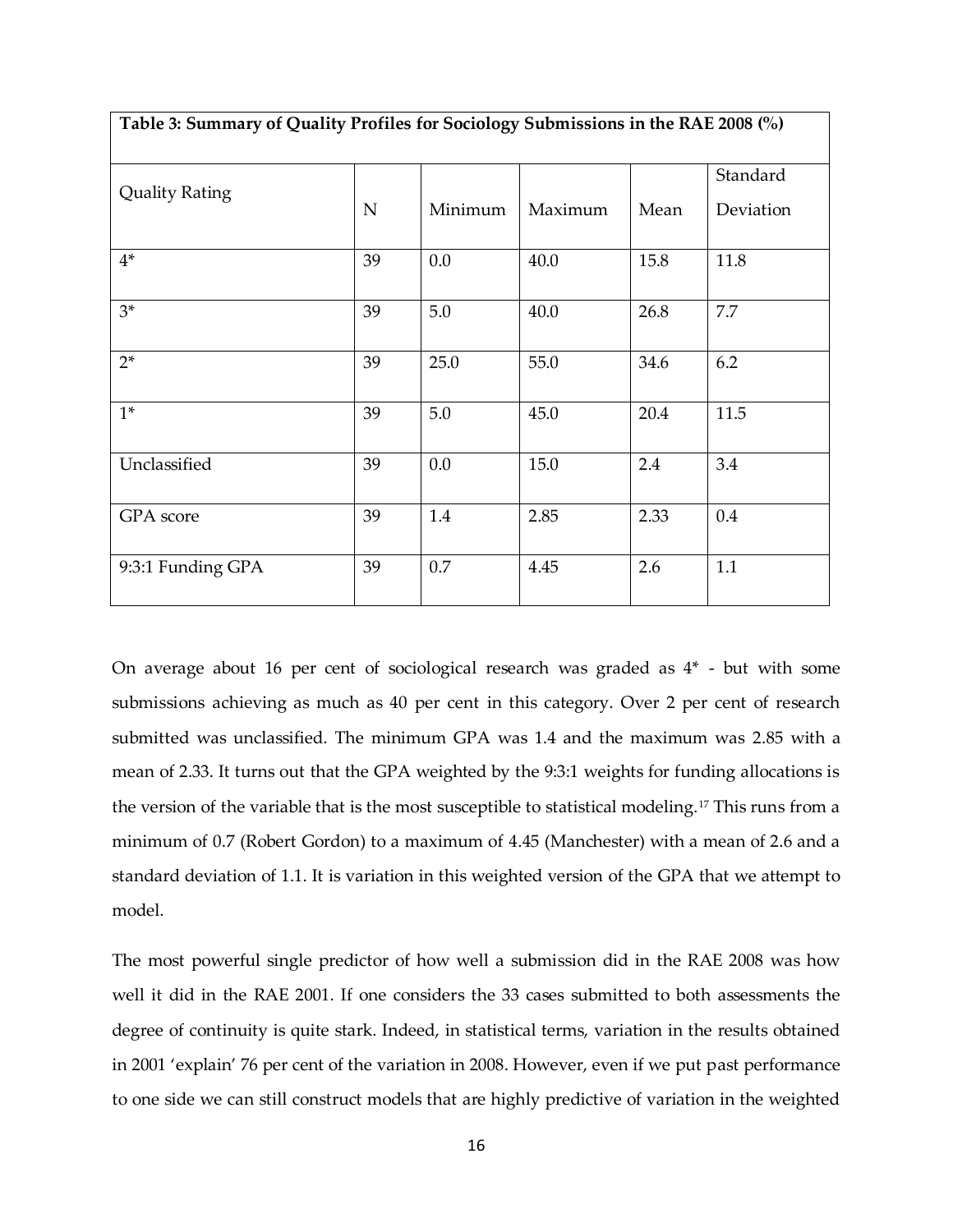GPAs by using data contained within each of the submissions and linking this data to other publically available sources.

The 39 submissions contained information on 1,267<sup>18</sup> individuals who, between them cited a total of 3,729 'outputs'. For reasons that we will explain below, where these outputs were articles published in journals included in the Thomson-Reuters Social Science Citation Index (SSCI) we attached various measures of the 'impact' and/or 'influence' of the journal. We then aggregated the total number of outputs in the various formats and these measures of 'journal quality' (where available) to the institutional level. We then added additional institutional variables to the dataset derived from the submissions such as: postgraduate student numbers; sources of student funding; research income from the various sources; and so on.

Given the small number of cases we have available relative to the number of possible predictor variables some method of summarising multiple indicators was desirable. The method used was, first, to consider a range of indicators within each of a number of different categories of potential interest - *volume, research income, journal quality* and other factors<sup>19</sup> – and to decide which the most suitable single variable was to represent the range of possibilities. Once these variables had been selected we then entered them into an OLS regression model using forward selection stepwise procedures. Use of forward rather than backward selection avoids the problems of multicollinearity when regressing indicators of the same measure against a criterion variable. The results of this exercise is to produce either the single most important predictor of the GPA score or a weighted additive index of those indicators that have an impact on the GPA score.

#### *Size of Submission*

We might consider that, *a priori*, the size of a submission would be positively associated with the GPA. Scale, of course, is in part a function of previous research performance, but it could also be important since leading figures in the field might be more likely to be attracted to larger UoAs that have practices and infrastructure supportive of high quality research activity. We examined a range of variables that would measure variations in the scale of the submission. The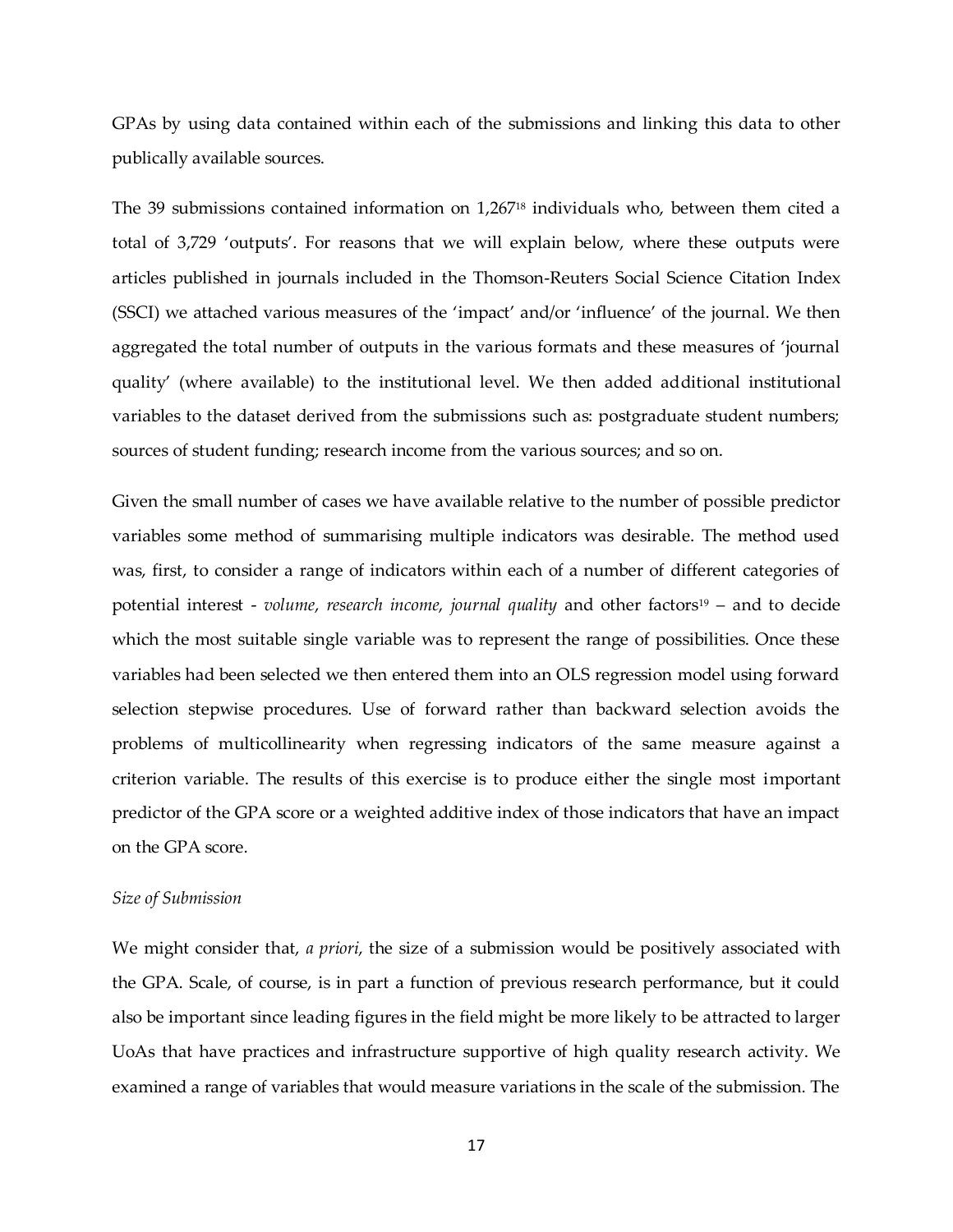single variable that gave us most purchase for accounting for variation in the weighted GPA in this area was the *loge of the total number of outputs submitted*. 20

## *Research Income*

Variations in both total research income and research income per capita were highly correlated with variations in the weighted GPA. The mean level of research income per capita over the period covered by the assessment was £124,600; the minimum was £8000 and the maximum £394,000. However, a better measure than this was *the log<sup>e</sup> of research income per capita derived from the UK research councils*. On average 43.1 per cent of research income came from this source (with a minimum of zero and a maximum of 91.6 per cent): mean research council income was £55,200; the minimum was zero and the maximum £309,000. Variation in research council income per capita over the period of the assessment explained some 46 per cent of the variation in weighted GPA.

#### *A Citation Based Metric?*

We next considered how best we might incorporate some form of citations based metrics into the analysis, especially given all of the recent controversy concerning their potential role in any future research quality assessments.<sup>21</sup> Although what follows is inevitably crude, following through the logic of what is possible has the advantage that, as a potentially incendiary analytic byproduct, we are able to produce a journal ranking scheme for the discipline of sociology in the UK based upon the judgments made in the RAE 2008.

Of the 3,729 outputs submitted: 2,366 (63.4 per cent) were journal articles; 619 (16.6 per cent) were authored or co-authored books; 526 (14.1 per cent) were chapters in edited books; 96 (2.6 per cent) were edited books; with the other 122 (3.2 per cent) items were a mixture of internet publications, research reports, conference contributions, digital or visual media, exhibitions or other forms of assessable output. Here we want to focus on the 2,366 journal articles. These articles were published in a total of 847 different journals (a huge range which speaks perhaps to the lack of a core to the discipline in the UK?). Of these 847 journals 309 (34 per cent) were included in the Thompson-Reuters Journal Citation Reports (JCR)®. <sup>22</sup> These claim to offer: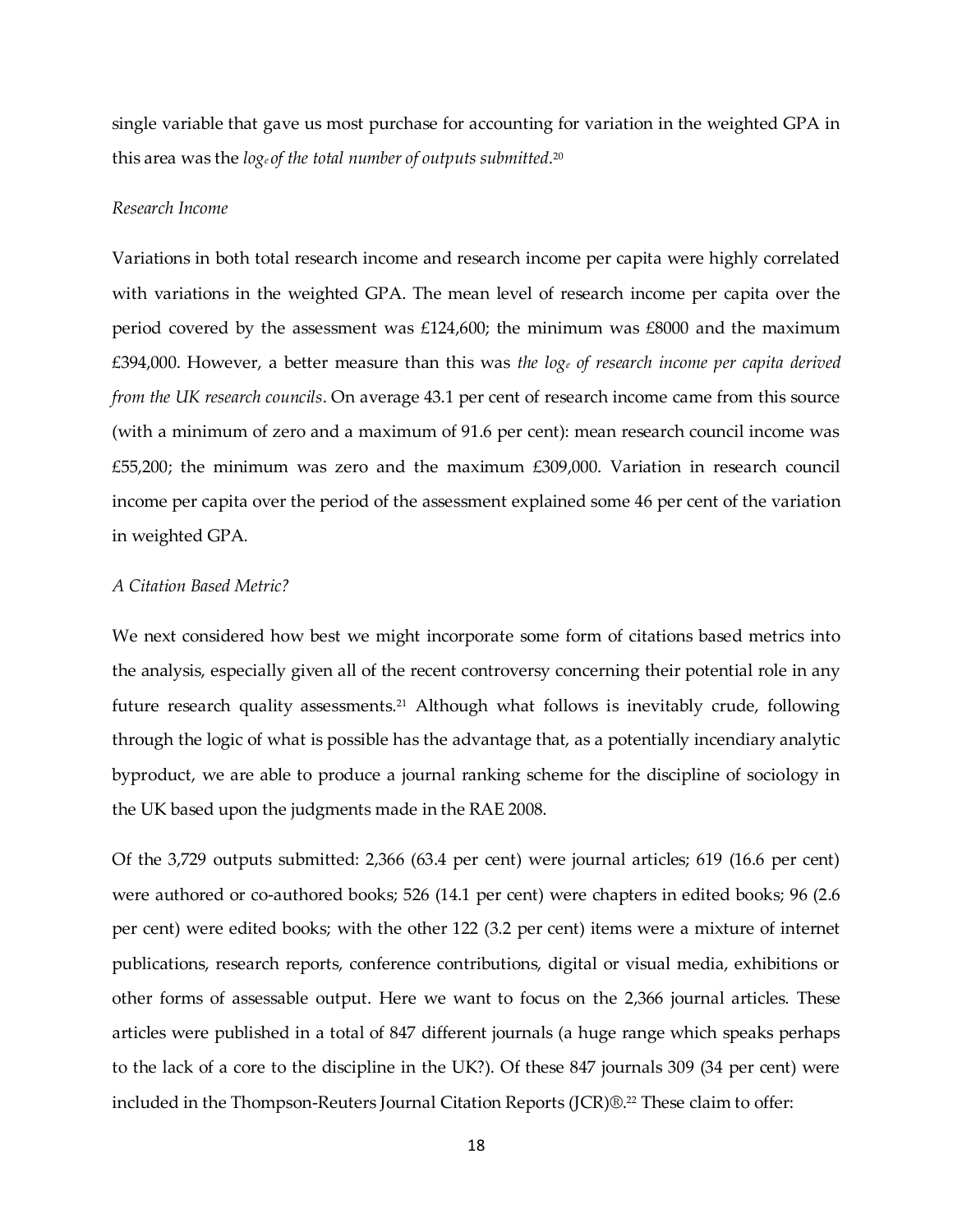a systematic, objective means to critically evaluate the world's leading journals, with quantifiable, statistical information based on citation data. By compiling articles' cited references, *JCR Web* helps to measure research influence and impact at the journal and category levels, and shows the relationship between citing and cited journals. <sup>23</sup>

For each journal cited in the RAE 2008 with a JCR entry we attached a range of different citation based measures of impact or influence.<sup>24</sup> An excellent discussion of the various metrics available can be found in Pringle (2008). Perhaps the best known measure is the Journal *Impact Factor* (IF) which is a ratio of citations and recent citable items published.<sup>25</sup> Crudely, an Impact Factor of 1.0 means that, on average, an article published in the journal is currently cited once. An Impact Factor of 2.5 means that, on average, an article published is cited two and a half times. The journal, to which this monograph is related, for example, currently has an IF of 1.019 which places it 40th out of the 98 sociology journals currently monitored within the JCR.

There are, however, at least another 5 different measures of journal impact or influence that can be constructed based upon citation practices: the 5 year mean impact; an Immediacy Index; the Cited Half Life; something called the JCR Eigenfactor; and a complex metric known as Article Influence Score (AIS). In our analysis we considered the utility of all 6 of these measures in accounting for variation in the weighted GPA for sociology. In the modeling it was the most complex of these metrics – the AIS – that was, and by some distance, the best predictor of RAE 2008 outcomes. So what is the AIS? It is based upon the Eigenfactor Score which, like the IF, is essentially a ratio of the number of citations to the total number of articles published, but it eliminates journal-level self-citations and weights each reference according to a stochastic measure of the amount of time researchers report reading the journal. Unlike the IF, the Eigenfactor is not scaled to journal size, so typically a larger journal (in terms of the number of articles published) will have a larger value than a smaller journal. A journal's AIS score is the journal's Eigenfactor Score divided by the fraction of articles published by the journal. It aims to measure the average influence of each article published by the journal for the first five years after publication. The mean AIS Score is 1.00; a score greater than 1.00 indicates that each article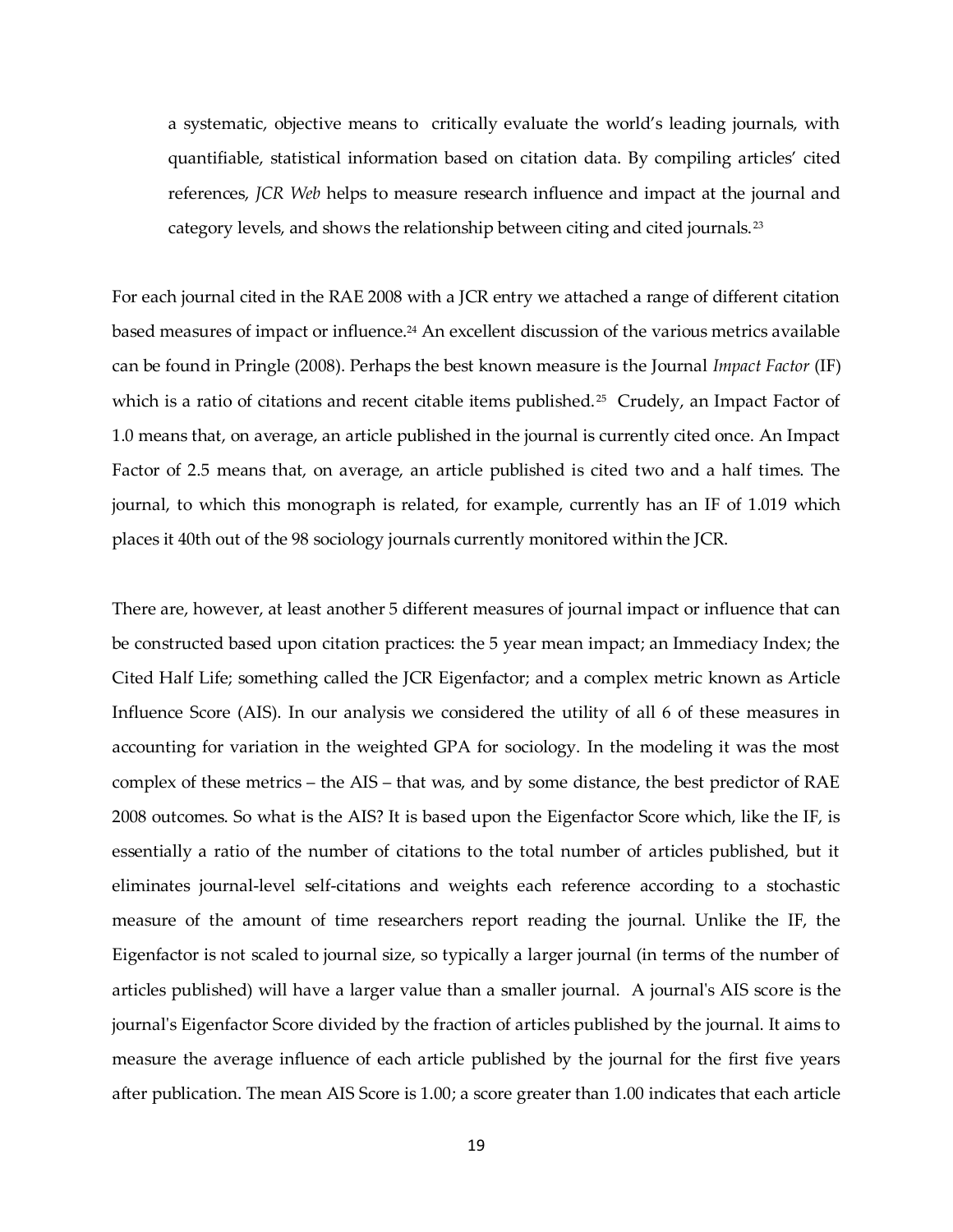in the journal has an above-average influence; a score less than 1.00 indicates that each article in the journal has a below-average influence. That fraction is normalized so that the sum total of articles from all journals is 1.00. Within the discipline of sociology the journals with the highest AIS is the *American Sociological Review* (the *ASR*) with a current AIS of 4.03. The *British Journal of Sociology* is the most highly ranked UK based sociology journal on this metric with an AIS of 1.33. On this metric the journal associated with this monograph ranks  $38<sup>th</sup>$  globally with an AIS of 0.602. In general our analysis suggests that sociologists, in the UK at least, as evidenced by their submissions made to the 2008 RAE - publish in journals with less than average global influence when compared to non-sociology journals in the social sciences more generally (cf. Erikson, 2005; Payne, 2007).

In hindsight, it is perhaps not surprising that the AIS, although only an indirect measure of the quality of the research published in a journal, is a good predictor of the outcomes of RAE 2008. However, we also wished to confront one of the main problems of citation indices: their failure to recognize 'disciplinarity'. Academics publish to address audiences defined by discipline boundaries, and across these boundaries there are important variations in citation practices. A sociologist publishing in a medical journal would benefit from the higher rates of citation typical of that field of study; however, it might be thought that the article is of more limited value to the core concerns of sociology as a discipline. Global citation based measures provide just one metric of journal quality. Clearly different disciplines within different national contexts will give different priorities to different journals. The *ASR* may be top of the pile in the JCR but within our own two institutions within the UK it is read only by the occasional 'socially minded' econometrician, whilst journals much further down the global rankings are much more highly valued - the *Sociological Review* included! So how can we best adjust the AIS to take account of such variation?

If we assume that the best papers, for example, those of paradigm-changing potential or otherwise addressing the core concerns of the discipline, are more likely to be published in the journals selected as 'suitable' by research active sociologists, then the authors of such papers are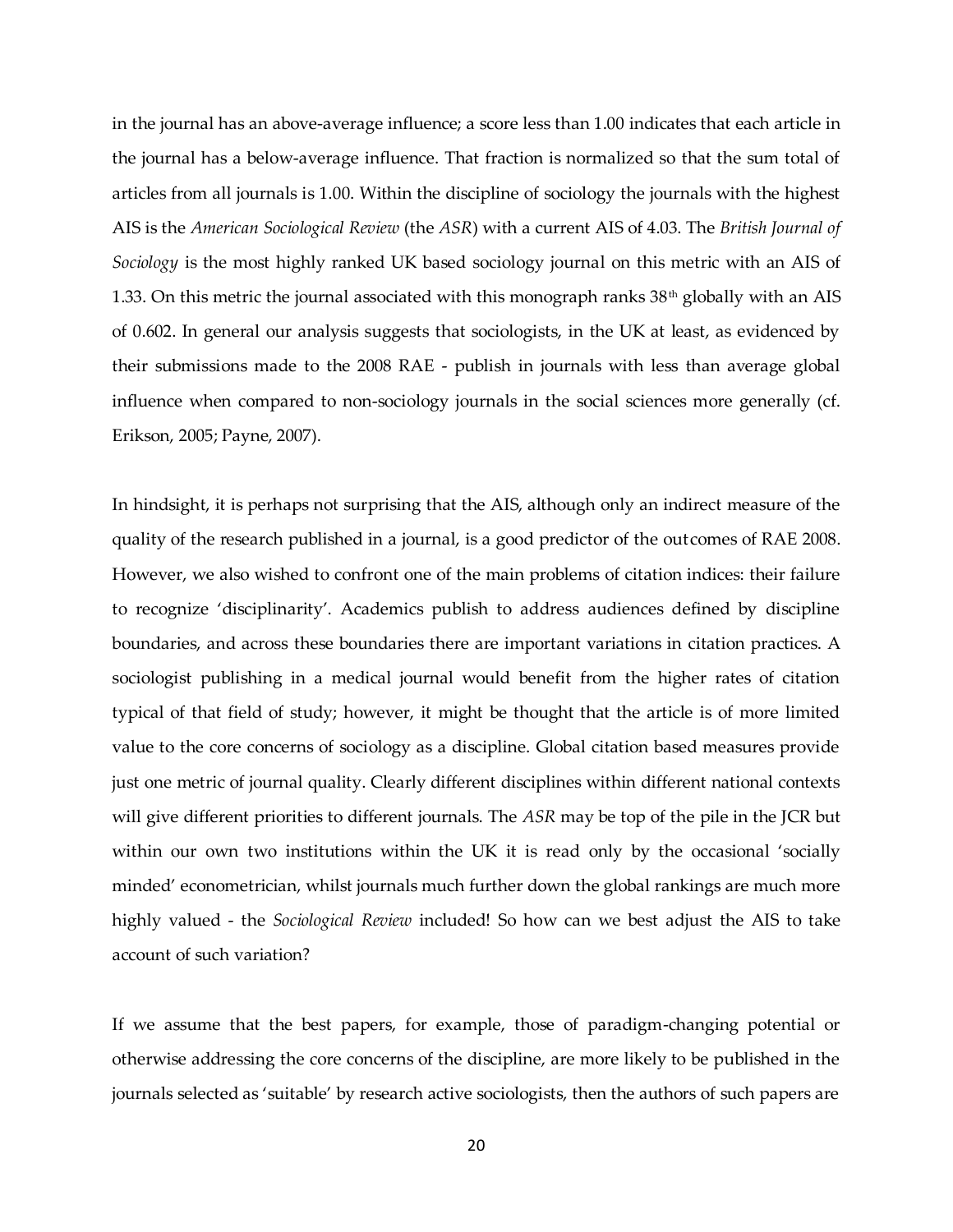more likely to chose the 'core' sociology journals rather than those representing a more marginal area of the discipline. These arguments required us to weight the AIS by some measure of each journal's 'centrality' to the discipline. Our thinking is that, in one sense, data from the RAE 2008 gives us a clear indication of the journals most 'valued' by UK sociologists. This 'value' was measured by the number of times a journal was chosen for inclusion in the sociology submissions made for the 2008 RAE. When the AIS scores for each journal were weighted by the number of citations this did prove to be a far more effective predictor of RAE 2008 outcomes than the simple unweighted scores.

We experimented with various ways of operationalising the centrality weighted AIS within our analysis. Given that our concern was to measure what might be thought of as the 'top' journals in the UK we ranked all of the journals in the submissions by their centrality weighted AIS scores, and then we calculated the proportion of each institution's journal articles that were in the highest quartile. Across the institutions, the average 'top quartile' proportion was 45 per cent of the articles submitted, the lowest proportion was just 18 per cent, and the highest was 64 per cent.<sup>26</sup> It was this final adjustment to the citation impact data that provided the most effective predictor of weighted GPA scores in RAE 2008. It was the percentage of journal articles included in a submission that were published in the 'top' quartile of journals (ranked by AIS adjusted for journal centrality in UK sociology) that proved to be the best citation based predictor of the outcomes of RAE 2008.

## **Some Implied Journal Rankings in UK Sociology?**

Although not central to what follows, readers may find the journal ranking that we used in the analysis of interest. However, perhaps we need to recognize that in producing this ranking we might concretize them and thus contribute to the very constitutive powers of the data that are the focus of the paper. With these 'dangers' in mind, Table 4 shows the 'top 20' journals based upon our measure of journal AIS weighted by centrality to the discipline in the UK.<sup>27</sup>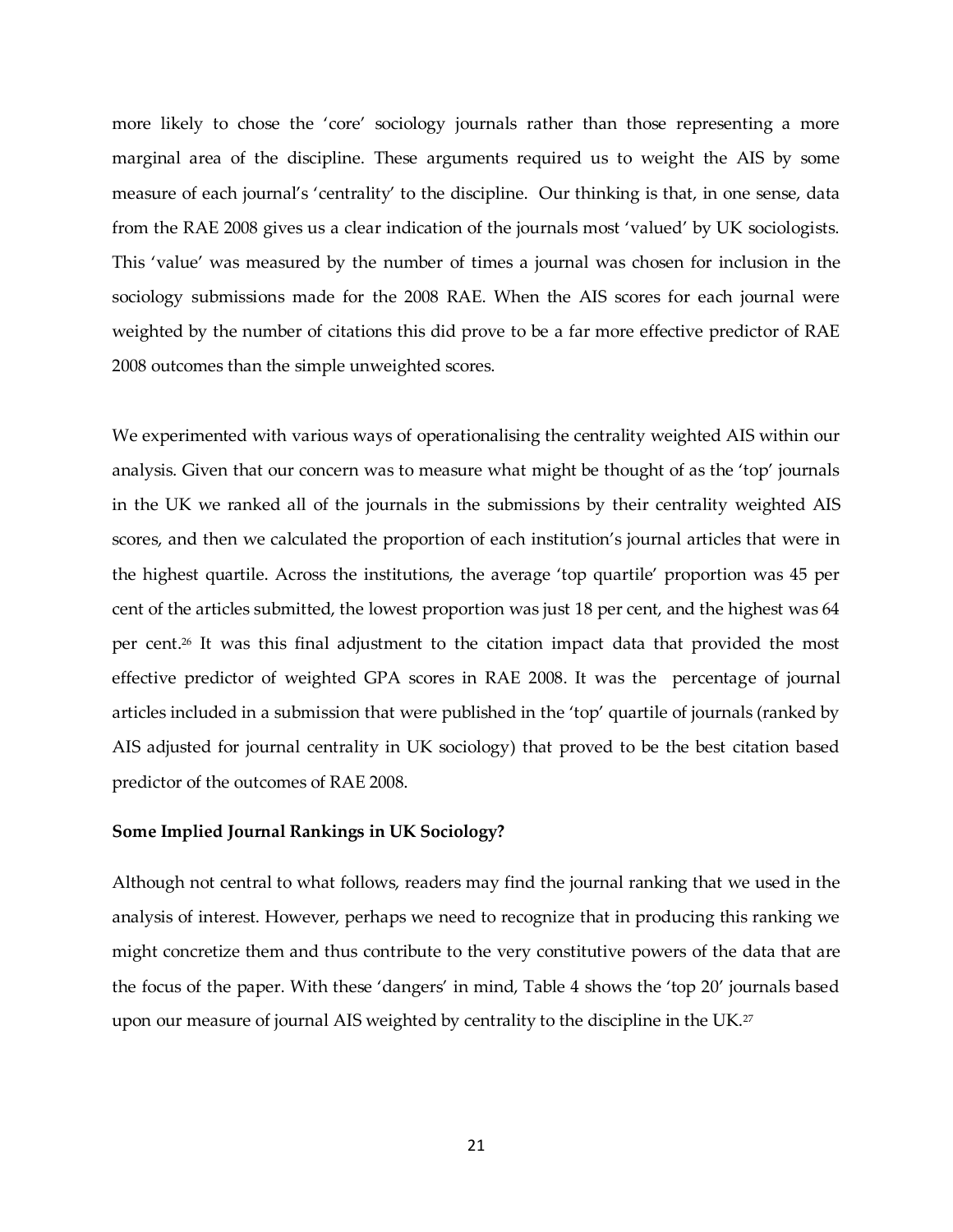# **Table 4 The 'Top 20' Journals in UK Sociology**

| Journal Title                                        | Number of               | Weighted AIS |
|------------------------------------------------------|-------------------------|--------------|
|                                                      | Articles in Submissions |              |
| 1 Sociology                                          | 91                      | 81.9         |
| 2 British Journal of Sociology                       | 58                      | 70.8         |
| 3 Social Science and Medicine                        | 54                      | 65.7         |
| 4 Sociological Review                                | 57                      | 43.4         |
| 5 Sociology of Health and Illness                    | 40                      | 39.9         |
| 6 American Journal of Sociology                      | 7                       | 26.6         |
| 7 Journal of Ethnic and Racial Studies               | 24                      | 21.2         |
| 8 Social Studies of Science                          | 23                      | 21.0         |
| 9 American Sociological Review                       | 5                       | 19.5         |
| 10 Economy and Society                               | 18                      | 17.7         |
| 11 Work, Employment and Society                      | 23                      | 17.7         |
| 12 Environment and Planning A                        | 20                      | 17.5         |
| 13 Theory, Culture and Society                       | 39                      | 16.8         |
| 14 Child Development                                 | 7                       | 16.4         |
| 15 European Sociological Review                      | 24                      | 16.4         |
| 16 British Journal of Criminology                    | 36                      | 15.4         |
| 17 British Journal of Social Psychology              | 13                      | 13.9         |
| 18 Journal of the Royal Statistical Society Series A | 10                      | 13.5         |
| 19 Journal of Social Policy                          | 18                      | 11.5         |
| 20 Urban Studies                                     | 13                      | 9.6          |

This ranking throws up few surprises. The 'big 3' mainstream UK sociology journals – *Sociology*, the *British Journal of Sociology* and *Sociological Review* – feature highly, mainly due to the number of articles published in them submitted to the RAE. The strength and quality of UK work in medical sociology is also apparent with both *Social Science and Medicine* and *Sociology of Health*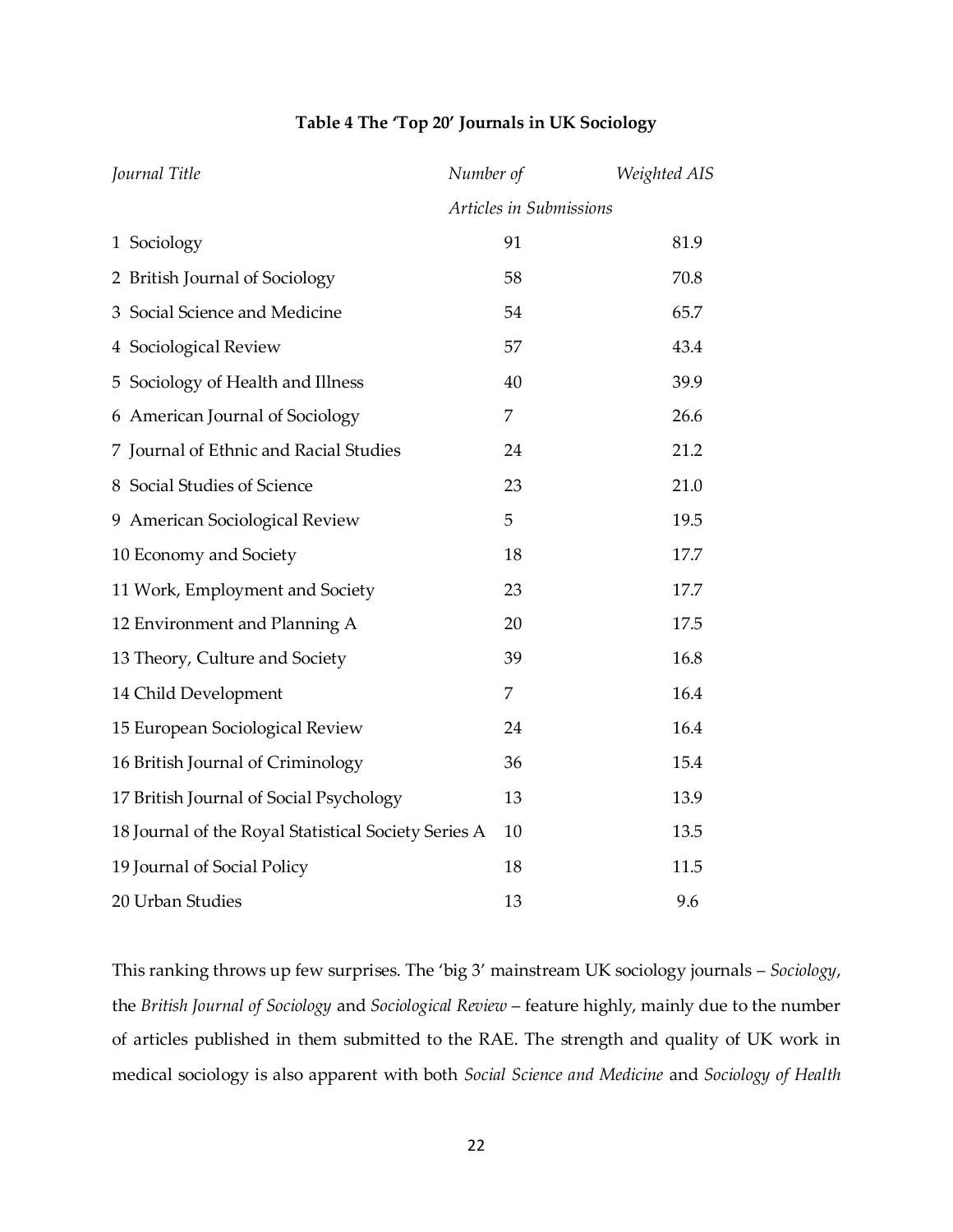*and Illness* ranking highly (as a result of both a reasonably large number of submissions published in these journals combined with a relatively high - for sociology - AIS).

#### **The Final Model**

Although we could have constructed a more complex model containing up to 5 different variable able to explain some 87 per cent of the variation in the weighted GPA scores a more parsimonious model containing just 3 variables does the job almost as well – explaining 83 per cent of the variation – but which is far more interpretable analytically (and remember we only have 39 cases from which to make any inferences about which 'shadow metrics' are implicitly operating here). The final model contains: *the loge of the number of outputs*; *the per capita research income obtained from research councils*; and *the percentage of articles published in the top quartile of the most influential journals in UK sociology*. This is shown in Table 5.

The biggest influence on the weighted GPA is the size of the submission (with a beta coefficient of 0.53); essentially, on average, the larger the scale of the submission the better the result obtained. The two other variables in the model - research income from UK research councils per capita, and the percentage of articles published in the top quartile of the highest quality journals - both have a similar impact on the weighted GPA (as indicated by beta coefficients of 0.37). So the model implies that use of these three 'shadow metrics' would have produced a very similar ranking of research quality to that actually produced by the more qualitative process of informed peer review actually undertaken.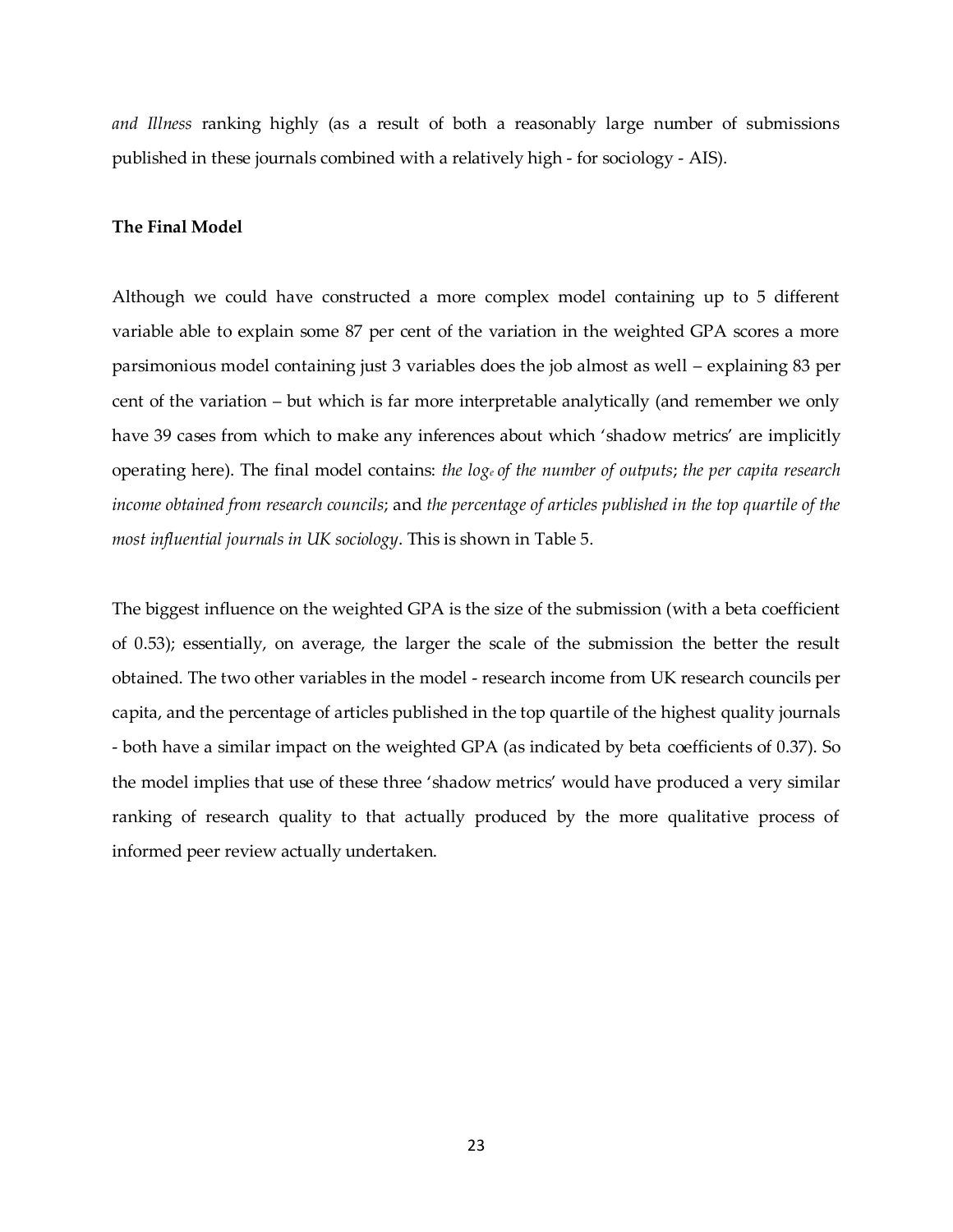# **Table 5 OLS Model Predicting (9:3:1) Weighted GPA Scores for Sociology (RAE2008)**

| Model 2 explains 83% of the<br>variance in the RAE 2008 | Beta              |      |           |  |  |  |
|---------------------------------------------------------|-------------------|------|-----------|--|--|--|
| Weighted GPA                                            | Coefficients Sig. |      | Tolerance |  |  |  |
| Number of Outputs (loge) in RAE                         | 0.53              | .00. | .72       |  |  |  |
| Submission                                              |                   |      |           |  |  |  |
| Research Council Research Income 0.37                   |                   | .00. | .68       |  |  |  |
| (loge) per Category A Staff FTE                         |                   |      |           |  |  |  |
| % of Articles in Top Quartile                           | 0.37              | .01  | .90       |  |  |  |
| Journals as defined by centrality-<br>weighted AIS      |                   |      |           |  |  |  |

How can we account for this 'agreement' between the long and complex qualitative deliberations of the peer review panel and predictions of a simple three-variable linear regression model? Are panels merely the means of reproducing established intellectual hierarchies dominated by traditional universities and conservative institutionalised judgments? Is peer-review 'high-trust' because it would always fail to propose radical shifts in funding? Certainly academics appear wedded to the notion that only the exhaustive, expensive qualitative processes of peer review are capable of delivering legitimate outcomes. Yet when we turn the 'naturally occurring' quantitative submission data (ignoring the narrative that sets the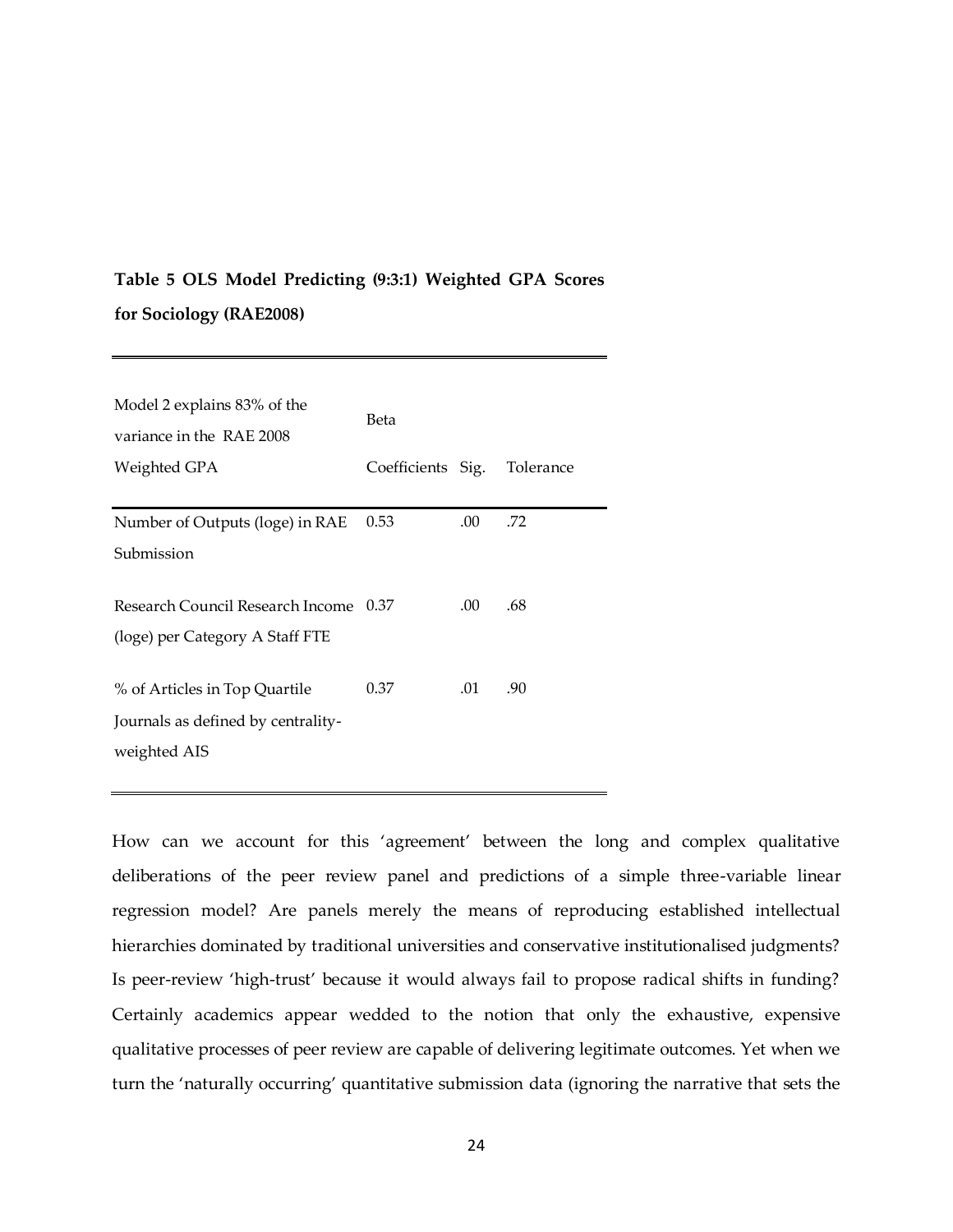context for the data – known at the RA5) into a set of fairly simple measures, these allow us to explain a very high proportion of the variance in the GPA scores allocated. Here we have a series of decisions made by sociologists who inhabit an intellectual world generally dominated (in the UK at least) by subjectivism, anti-positivism and relativism that are themselves largely predicted by a set of quantitative indicators formed into a simple regression model embodying what some might view as an opposing ontology and epistemology. Or is another explanation possible? Could the outcomes of the RAE 2008 for sociology implied by our simple model be interpreted as little more than the product of the peer review of prior peer review? For example, both the awarding of ESRC grants and the acceptance of an article for publication in a 'good' journal both involve extensive processes of peer review. Is the model able to mimic the judgments of the panel as well as it does because the variables it uses are themselves originally derived from complex processes of qualitative peer review translated into quantitative metrics? Of course, we do not know the answer to these questions. But what we can surmise is that measuring the value of sociology (or rather, sociological research) – or any academic discipline for that matter - involves multiple mutual constructions of reality within which ever more nuanced data assemblages are increasingly implicated. What we hope we have shown here is that, on occasion, a playful and reflexive engagement with some of this data can still usefully make explicit some of the parameters of enactment within which we operate within the contemporary academy.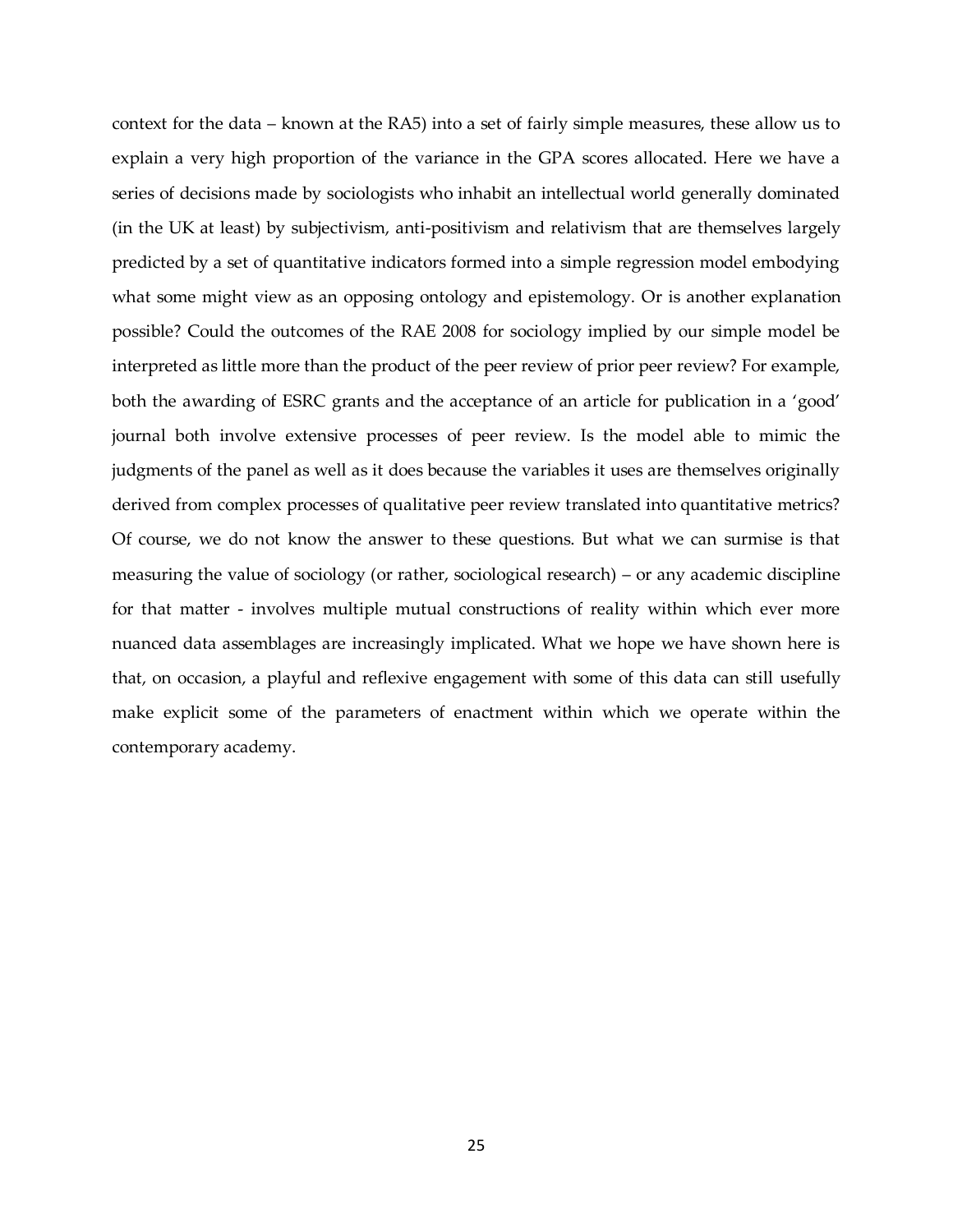#### **References**

Adkins, L. (2009a) 'Feminism After Measure', *Feminist Theory*, 10, 3: 323–339.

Adkins, L. (2009b) 'Sociological Futures: From Clock Time to Event Time', *Sociological Research Online* 14, 4, <http://www.socresonline.org.uk/14/4/8.html>

Bence, V. and Oppenheim, C. (2005) 'The Evolution of the UK's Research Assessment Exercise: Publications, Performance and Perceptions', *Journal of Educational Administration and History*, 37, 2: 137-155.

De Angelis, M. and Harvie, D. (2009) '"Cognitive Capitalism" and the Rat-Race: How Capital Measures Immaterial Labour in British Universities', Historical Materialism, 17, 3, 3-30.

Erikson, R. (2005) 'A View from Sweden', in A. Halsey and G. Runciman (eds) *British Sociology Seen From Without and Within*, Oxford: Oxford University Press, 119—30.

Hammer, S. (2011) 'Governing by Indicators and outcomes: A Neoliberal Governmentality?' in A. Saetnan *et al*. (eds) (2011) *The Mutual Construction of Statistics and Society* London: Routledge, 79-95.

Hicks, D. (2009) 'Evolving Regimes of Multi-University Research Evaluation', *Higher Education* , 57, 393-404.

Johnes, J., Taylor, J. and Francis, B. (1993) 'The Research Performance of UK Universities: A Statistical Analysis of the Results of the 1989 Research Selectivity Exercise', *Journal of the Royal Statistical Society. Series A (Statistics in Society)*, 156, 2: 271-286.

Kelly, A., Harvey, C. and Morris, H. (2009) *Modelling the Outcome of the UK Business and Management Studies RAE 2008 with reference to the ABS Journal Quality Guide* http://www.theabs.org.uk/files//RAE2008\_ABS2009\_final.pdf accessed on 10.11.10.

Law, J (2004) *After Method: Mess in Social Science Research*. London: Routledge.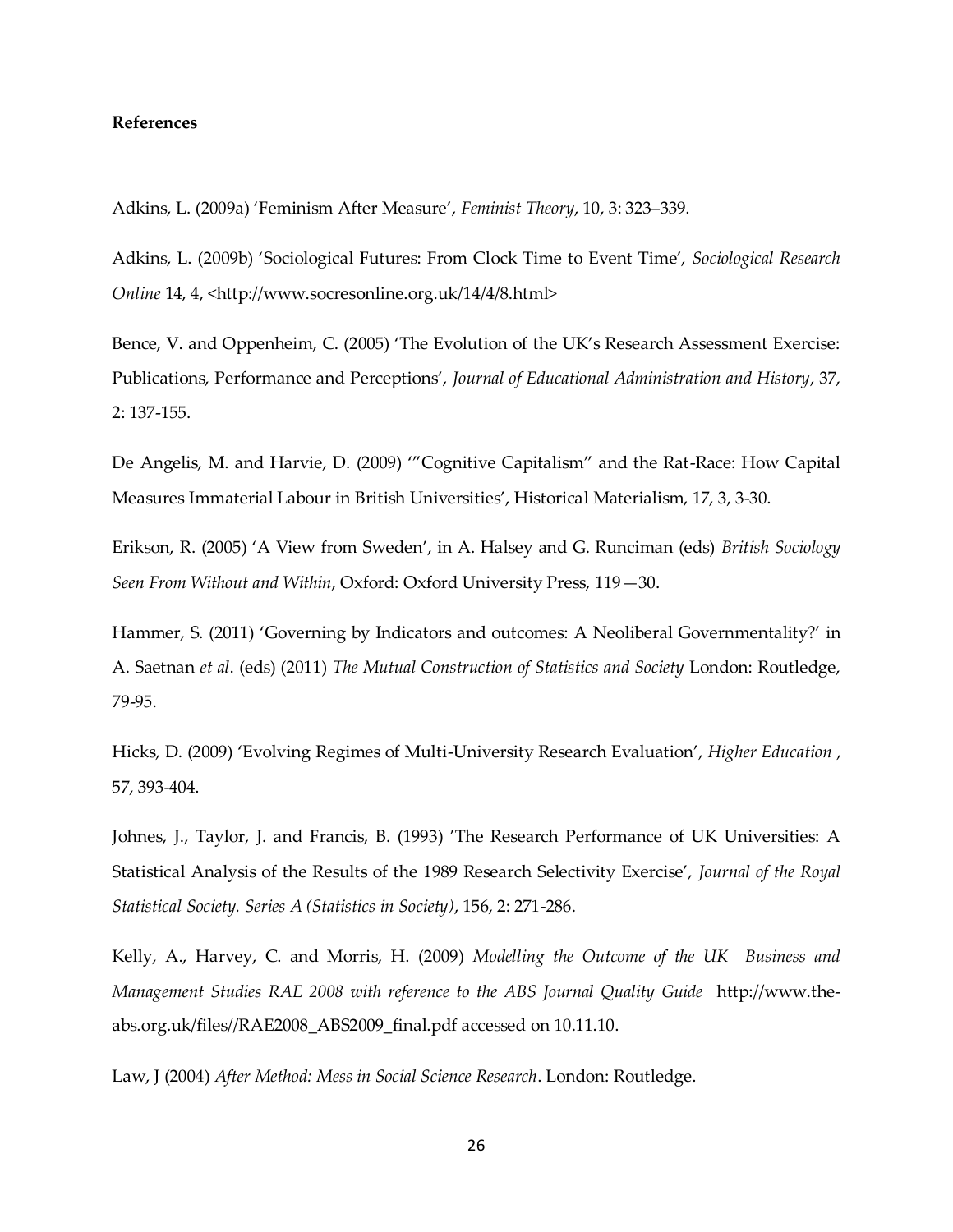Payne, G. (2007) 'Social Divisions, Social Mobilities and Social Research: Methodological Issues after 40 Years', *Sociology*, 41, 5: 901-915.

Penfold-Mounce, R., Beer, D. and Burrows, R. (2011) '*The Wire* as Social Science Fiction, *Sociology*, 45, 1, 152-167.

Pringle, J. (2008) 'Trends in the use of ISI citation databases for evaluation', *Learned Publishing*, 21, 2: 85-91.

Saetnan, A., Lomell, H and Hammer, S. (eds) (2011) *The Mutual Construction of Statistics and Society* London: Routledge.

Savage, M. (2010) *Identities and Social Change in Britain since 1940: The Politics of Method* Oxford: Oxford University Press.

Savage, M. (2011) 'Unpicking Sociology's Misfortunes', *British Journal of Sociology*, 61, 4, 659– 665.

Savage, M. and Burrows, R. (2007) 'The Coming Crisis of Empirical Sociology', *Sociology*, 41, 5, 885-899

Smith, D. (1986) 'UGC Research Ratings: Pass or Fail?' *Area*, 18, 3: 247-250.

Stathern. M. (ed) (2000) (ed) *Audit Cultures. Anthropological studies in accountability, ethics and the academy* London: Routledge.

Woeginger, G. (2008) 'An axiomatic characterization of the Hirsch-index', *Mathematical Social Sciences* 56, 2: 224–232.

#### **Acknowledgements**

Thanks are due to Dave Beer, Mike Savage and Paul Wakeling for comments on earlier drafts of this paper. Needless to say that none of them are responsible for what we have to say here.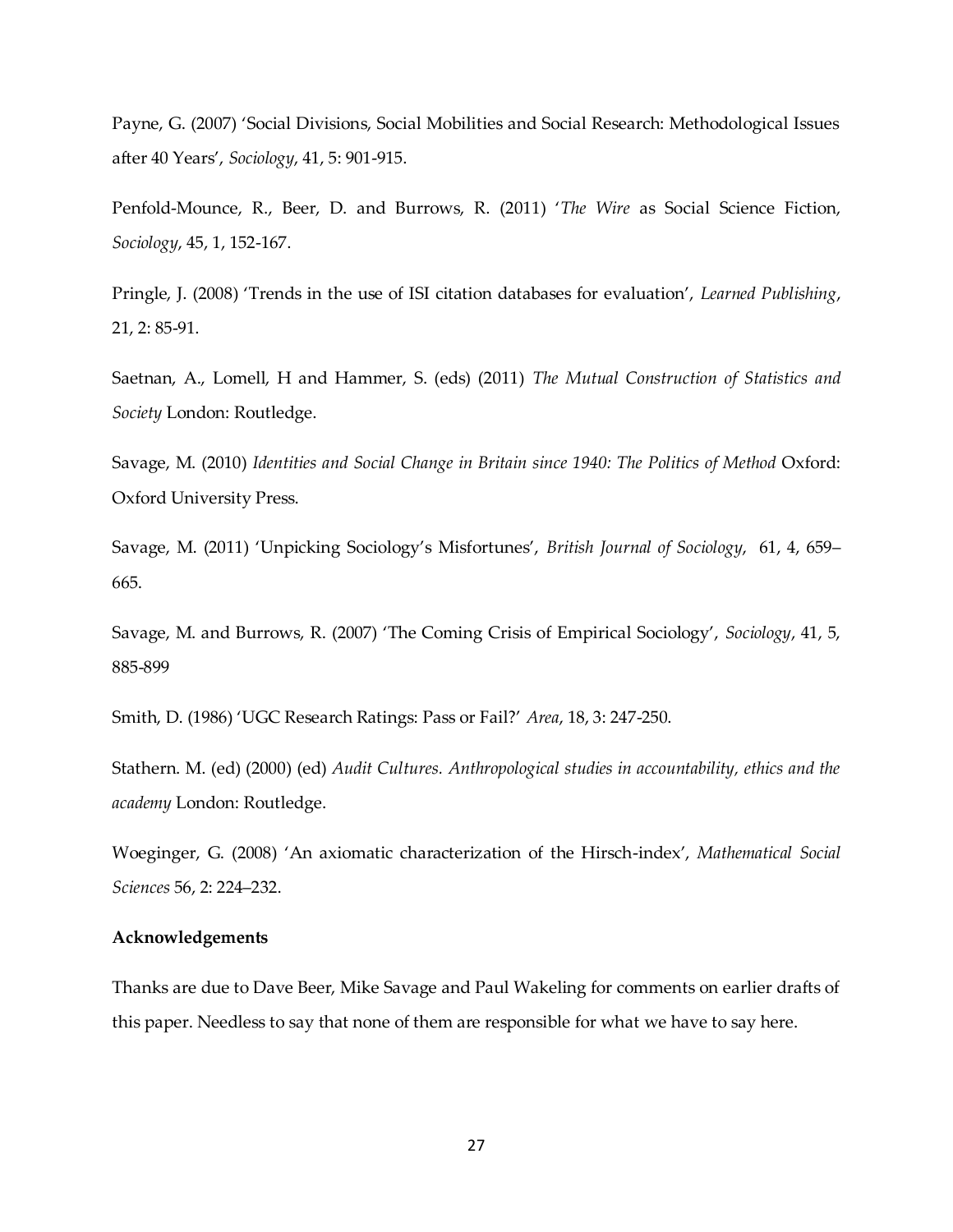### **Notes in the Text**

<u>.</u><br>I See <u>http://www.thestudentsurvey.com/</u>

<sup>2</sup> See <u>http://www.hefce.ac.uk/finance/fundinghe/trac/</u>

<sup>3</sup> See <u>http://www.ucas.ac.uk/students/ucas\_tariff/</u>

<sup>4</sup> See<http://www.timeshighereducation.co.uk/world-university-rankings/>

5 *The Independent Review of Higher Education Funding and Student Finance*, published on the 12th October 2010, see <http://hereview.independent.gov.uk/hereview/>

<sup>6</sup> Readers may find the recent thoughts of Nigel Thrift on these issues of interest. In a speech at a recent conference in Wellington, New Zealand (*Imagining Value, Running Hot 2010: Wonder and Widgets - Realising the Value of Research for NZ,* 1-3 November 2010, available at [http://www.youtube.com/watch?v=S8KqDfapipI\)](http://www.youtube.com/watch?v=S8KqDfapipI) he offers an analysis that tries to combine his role as Vice-Chancellor of a leading research intensive university with that of a social and cultural theorist.

<sup>7</sup> The results of the first exercise in Australia – Excellence in Research for Australia (ERA) - were published as we were drafting this paper. Using a simple 5-point scale each institutional outlet carrying out sociological research has been evaluated. Of the 34 outlets evaluated only one – the University of Queensland – achieved the 'top' '5' ranking and only four achieved a '4'.The results can be found at [http://www.arc.gov.au/era/outcomes\\_2010/FoR/SBE1608.](http://www.arc.gov.au/era/outcomes_2010/FoR/SBE1608)

<sup>8</sup> How could this be otherwise? We have been driven by organizational concerns about who and what is 'RAEable' (we will explain below what the RAE is for readers unfamiliar with the beast) for so long now that the fabric of the lifeworld of the academy is now largely woven using this particular pattern.

<sup>9</sup> The details of panel membership can be found at [http://www.rae.ac.uk/pubs/2007/03/.](http://www.rae.ac.uk/pubs/2007/03/)

<sup>10</sup> Derived fro[m http://www.rae.ac.uk/aboutus/quality.asp.](http://www.rae.ac.uk/aboutus/quality.asp)

 $11$  The original submissions for which are available at: <http://www.rae.ac.uk/submissions/submission.aspx?id=129&type=hei&subid=1354> and [http://www.rae.ac.uk/submissions/submission.aspx?id=174&type=hei&subid=1024.](http://www.rae.ac.uk/submissions/submission.aspx?id=174&type=hei&subid=1024)

<sup>12</sup> See the Guardian league tables for sociology at [http://www.guardian.co.uk/education/table/2008/dec/18/rae-2008](http://www.guardian.co.uk/education/table/2008/dec/18/rae-2008-sociology) [sociology](http://www.guardian.co.uk/education/table/2008/dec/18/rae-2008-sociology) for example.

<sup>13</sup> This data can be found a[t http://www.hefce.ac.uk/pubs/hefce/2009/09\\_08/.](http://www.hefce.ac.uk/pubs/hefce/2009/09_08/)

<sup>14</sup> See the Guardian league table rankings using this measure already referred to under note 12.

<sup>15</sup> Available a[t http://unistats.direct.gov.uk/.](http://unistats.direct.gov.uk/)

<sup>16</sup> Nottingham is a complex case because it does appear in the dataset but, in fact, the majority of the sociologists working in the School of Sociology and Social Policy were submitted under the auspices of social policy. The Nottingham sociology submission is wholly made up of staff working in the, now defunct, Institute for Science and Society (ISS).